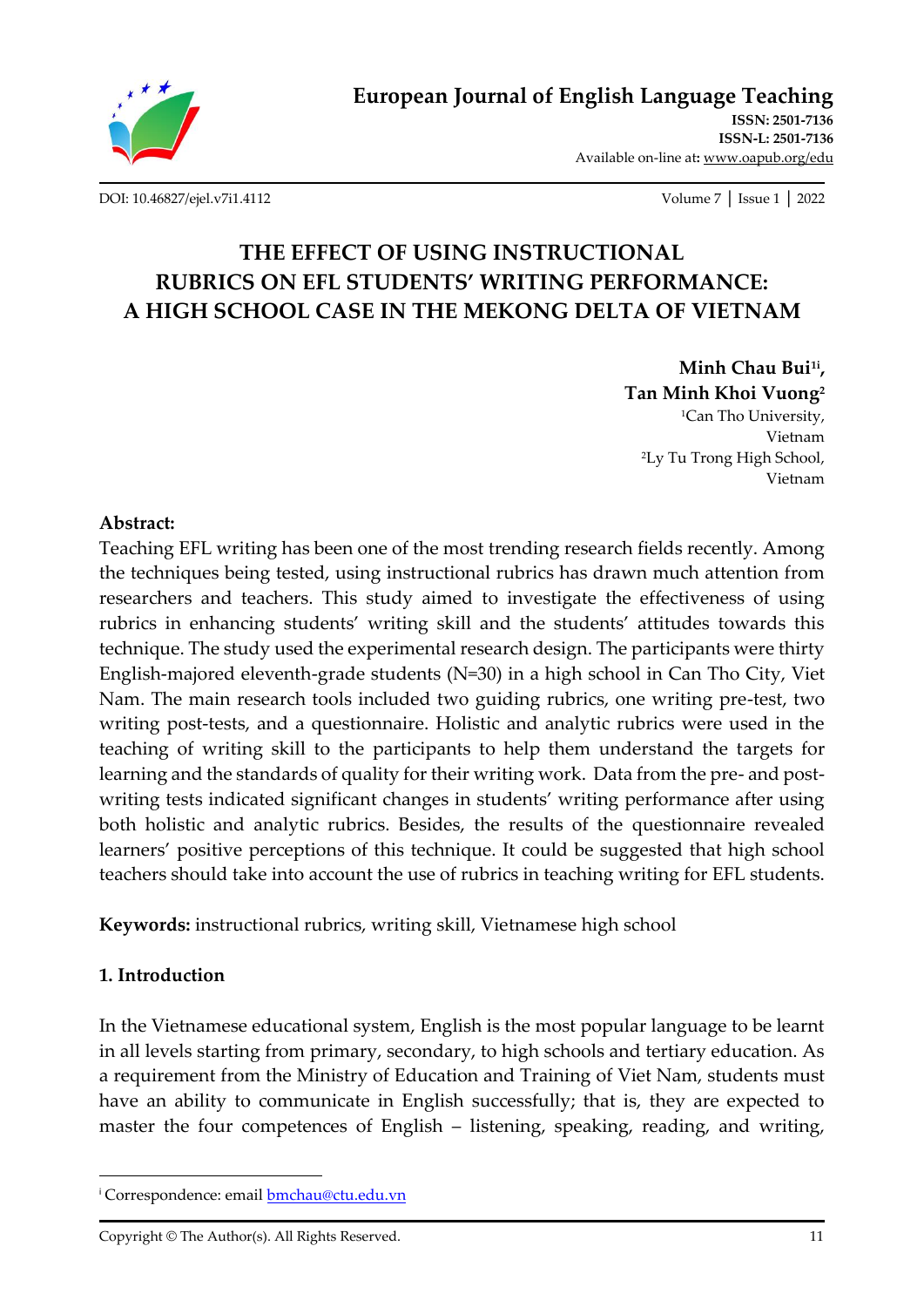among which writing has every so often been considered as the most challenging cognitive activity for learners because it requires the learners to have control over various factors (Nunan, 1989). Similarly, according to Maghsoudi and Haririan (2013), this skill *"stimulates thinking, compels students to concentrate and organize their ideas, and cultivates their ability to summarize, analyze, and criticize"* (p.60). More importantly, a review of the literature confirms the importance of writing skill in fostering other learning experiences, by recording, assimilating, and reformulating knowledge as well as developing and working through learners' own ideas (Johnson & Johnson, 1999). Therefore, language learners need to be supported most with learning and practicing the writing skill. Among a number of ways of teaching writing skill, employing rubrics for instructional purposes has become more common than ever before (Mahmoudi & Buğra, 2020).

Rubrics regularly serve as a tool for grading students' assignments; however, in the recent years, rubrics have been used as an instructional tool in English as a Foreign Language (EFL) teaching and learning (Stiggins, 2001; Andrade & Saddler, 2004). Research has proved that using rubrics can help develop students' writing skill. Firstly, rubrics can help students develop and improve their critical thinking skills (Andrade, 2000). Raising students' awareness about rubrics for writing can give them a powerful aid to comprehension of the institution's as well as teachers' expectations and will ultimately booster their writing to a great extent (Maghsoudi & Haririan, 2013). It can also equip learners with an effective means to check their own writing performance and identify their strengths and weaknesses in writing skill, which results in high quality writing performances and better grades (Silva, 2014).

However, the application of rubrics as a teaching tool has not been common in the context of high schools in Vietnam, and learners are assumed to learn writing skills through imitating and manipulating models provided by the teacher. Therefore, this study was conducted to explore the extent to which rubric instruction enhances learners' writing performance and to investigate learners' perceptions of this instructional tool. It attempted to find out the answers to the two following questions:

- 1) To what extent does using instructional rubrics enhance students' English writing performance?
- 2) What are students' perceptions of the use of rubrics in English writing practice?

## **2. Literature Review**

## **2.1. Rubrics**

According to Popham (1997), a rubric is a scoring guide, or a set of criteria, which is used as a means of standardizing the assessment of students' compositions. In the definition of Moskal (2000), *"rubrics are descriptive scoring schemes that are developed by teachers or other evaluators to guide the analysis of the products or process of students' efforts"* (p.22). Correspondingly, rubrics are regarded by Mertler (2001) as scoring guides with criteria for particular predicted performance, which are employed to grade students' work or assess performance. In this manner, rubrics are often presented in table format, typically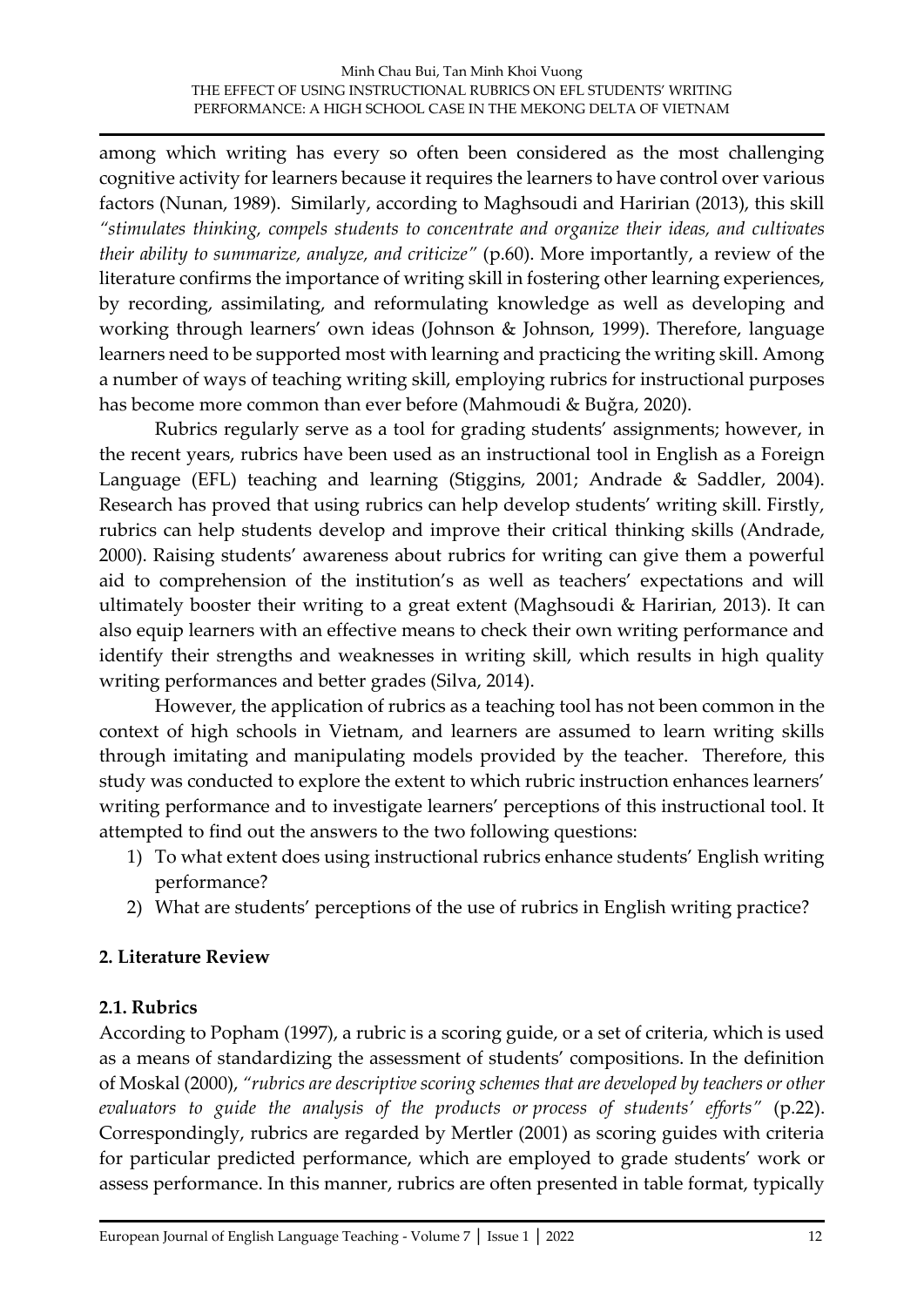encompassing four essential features (Stevens & Levi, 2013). The first feature is a description of the task which students are required to perform; the second is a scale (and scoring) describing achievement levels (e.g., exceed expectation, meets expectation, doesn't meet expectation); the third one is evaluative criteria (i.e., the components/ dimensions students are to attend to in fulfilling the work); and the fourth feature is quality definitions (or performance descriptor) for those criteria at specific achievement levels.

As Turley and Gallaghers (2008) stated, rubrics at the outset were only tools for administrators and investigators to evaluate and demonstrate the efficiency of a school system for the purpose of making comparisons and rankings among schools in a country without informing the students (Arter, 2000; Turley & Gallaghers, 2008). Nevertheless, when the 'process approach' method was more commonly applied in the writing class, rubrics gradually became a useful device to give students feedback on their writing products compared to the criteria as well as shed light on what they can do to enhance their writing skill. In other words, students can use the description of what is expected at each level or category in a scoring rubric to improve their future performance. The strong link between teaching writing skill and the use of rubrics is highlighted by Andrade (2000) – *"rubrics are also teaching tools that support student learning and the development of sophisticated thinking skills"* (p.13). Thus, not only teachers can use rubrics when marking, but students can use these ones when planning their work as well (Dawson, 2015).

Rubrics can be classified as holistic and analytic (Brookhart, 2013). Holistic rubrics are those which describe the work by taking all things into account at once, thus helping to establish an overall evaluation about the quality of the work, whereas analytic rubrics depict the work on each individual criterion. One example for holistic rubrics is the terms and grades regularly used at colleges and universities (e.g., A represents "excellent"; B – "good", while F means "failed"). It can be seen that this weighted judgement by the assessor considers all the criteria simultaneously; hence, holistic. Rather than an integrated judgement as in holistic rubrics, the rating scale in an analytic rubric is applied to various dimensions or components of the product or process separately. This way of assessing allows a careful interpretation of the work; that means the work could be excellent on one dimension, but on one or more others it might be average or poor. Accordingly, if teachers need to evaluate students' work in detail and give them specific feedback on their performance as well, an analytic rubric seems a better choice. A popular example for analytic rubrics is those used by instructors to grade students' writing performance in terms of organisation, content or ideas, mechanics (i.e., spelling, punctuation, and grammar), and style (Brown, Irving & Keegan, 2014).

In 1981, Jacobs, Zingraf, Wormuth, Hartfiel, and Hughey constructed the first analytic scoring rubric – the English as a Second Language (ESL) Composition Profile – with five different grading aspects of writing quality, each with a different weight: content (30 points), organization (20 points), vocabulary (20 points), language use (25 points), and mechanics (5 points). Other common analytic scales were the Test in English for Educational Purposes designed by Weir (1990) and the Michigan Writing Assessment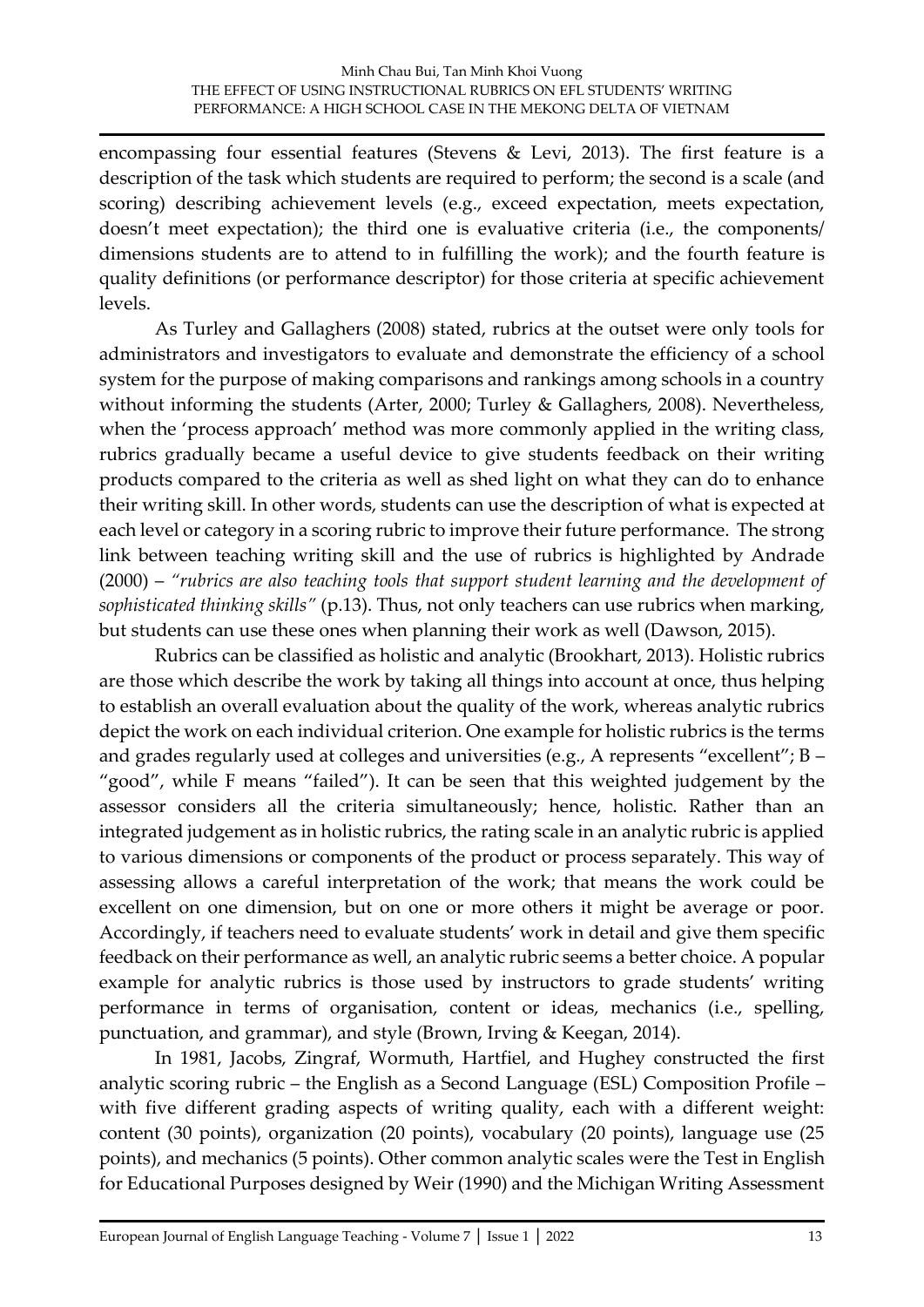Scoring Guide by Hamp-Lyons (1991). Another preferred analytic rubric was designed based on Bachman and Pamer's (1996) model of communicative language ability. In these authors' approach, writing ability is characterized with *knowledge schemata* (knowledge of the topic), *strategic competence* (strategies for content development), *rhetorical knowledge* (strategies for producing cohesive supporting arguments), *grammatical competence*, and *knowledge of vocabulary and register*. This knowledge also informs their analytic scoring rubric. The current study employed the notion of Bachman and Pamer's (1996) model; hence, the study participants' writing assignments were assessed based on these five characteristics.

According to Mertler (2001) (citing Airasian, 2000 & 2001), *"prior to designing a specific rubric, a teacher must decide whether the performance or product will be scored holistically or analytically"* (p.2). That means before constructing a rubric, teachers should determine how they would like the results to be interpreted. In case they desire to see a general, summative score, a holistic rubric is suitable. Meanwhile, if formative feedback is required, an analytic rubric, which can help accumulate a profile of particular student strengths and weaknesses, is more desirable. More importantly, the process of teaching writing in the EFL setting has recently been the combination of assessment and instruction and rubrics have been considered quite efficient tools for this purpose (Turgut & Kayaoğlu, 2015). The following section will discuss the use of rubrics as an instructional tool in teaching writing.

## **2.2. Benefits of instructional rubrics in writing classrooms**

Most EFL students find writing skills challenging and usually face difficulties in learning writing. According to Blankenship and Wilson (2009), as writing skills develop gradually, EFL students should be given opportunities to practice writing, receive feedback, and rewrite so that they can enhance the skills as well as understand the writing material. Also, the role of a teacher in writing classes has changed significantly over the years – he/she is now being required to not only simply evaluate his/her students' writing but also communicate with them about what needs to improve in order to help them boost their performance and increase their comprehension of the material. Rubrics, as Andrade (2000) comments, can help the teacher meet this requirement because these tools are designed with the aim of supporting students' understanding of mechanical and material expectations before doing their writing assignments. In fact, a number of researchers agree that through writing rubrics EFL students can comprehend key points to achieve course and program goals (Mansilla *et al.*, 2009; Teater, 2011; Peterson & Gustafson, 2013). The literature on the use of rubrics in writing classes indicates four major benefits, including the increase of assessment objectivity, peer and self-assessment, saved time, and the use of rubrics as instructional tools (Goodrich, 1997; Andrade, 2000; Moskal, 2000; Jonsson & Svingby, 2007). Firstly, objectivity in assessing students' work is increased when employing rubrics. Goodrich (1997) specifies that by using rubrics teachers can justify grades and make the students apprehend the expectations of the assignments, thus agreeing with the grades given by their teachers. Besides, Andrade (2000) and Moskal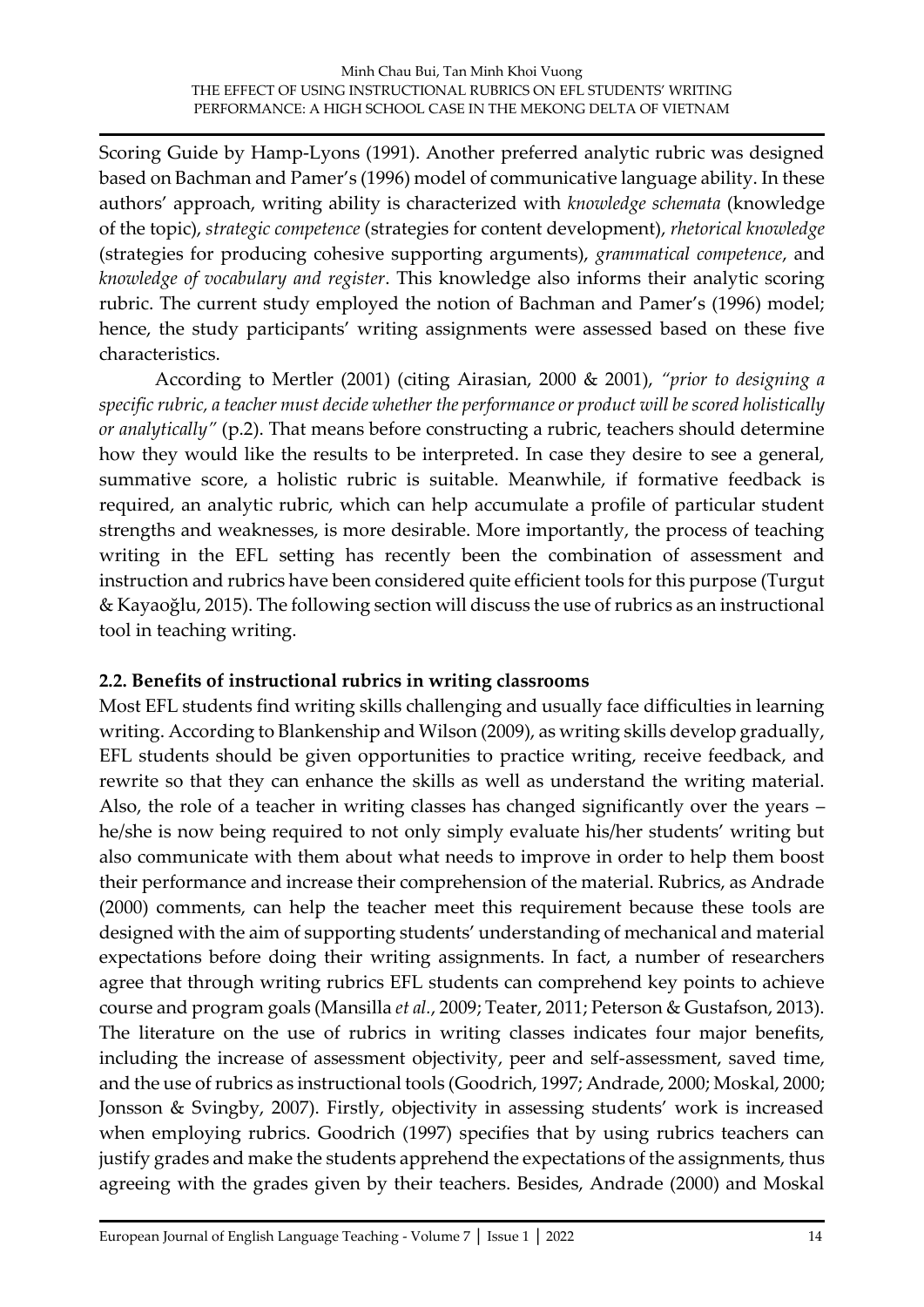(2000) affirm that the subjectivity in grading students' assignment can be reduced and become more objective if the teacher designs a pre-defined scheme with concise and easyto-understand characteristics for the evaluation process. Furthermore, according to Jonsson and Svingby (2007), rubrics are supposed not only to help foster the assessment objectivity but to augment the reliability of scoring across students' assignments and among different raters as well. Accordingly, rubrics can provide higher degree of objectivity, fairness and consistency.

The second benefit of rubric practice in writing classes is its support in self- and peer-assessment (Goodrich, 1997; Wolf & Stevens, 2007; Reddy & Andrade, 2010; Lovorn & Rezaei, 2011; Stevens & Levi, 2013). According to these researchers, when students get involved in the assessment process and are informed about the expectations of the course and program, they will be increasingly able to pinpoint and resolve problems in their own and their peers' work, resulting in becoming better writers. In other words, a rubric's scales, criteria and specific questions which students use to evaluate their own or others' assignments strongly impact the enhancement of work quality. In addition, Andrade (2000) states that students who use rubrics can gain more comprehension of the content and seem to internalize the criteria as well as be able to exploit these in generating new material even when they don't have the criteria in front of them. In fact, it is advised that teachers share the rubrics with students and make them apply the criteria into their writing assignments because by doing so students will write better essays and are also included into self-assessment process (Soles, 2001).

The third benefit is that rubrics save time when grading (Goodrich, 1997; Stevens & Levi, 2013). According to Stevens and Levi (2013), although the first few rubrics require substantial time constructing, it is worth doing so because when used, rubrics will reduce grading time as well as offer students' substantive feedback, and can also impact teachers' classroom preparation and instruction. The authors explain that when teachers first design rubrics, they have to concentrate on the content of the material and the teaching techniques; in other words, they will focus on depicting clear expectations, and giving significant assignments and helpful feedback. This reflection is then brought into classroom teaching, which helps teachers communicate not only their knowledge and expectations for each assignment but also what students are expected to achieve through completing all the assigned work. Moreover, Goodrich (1997) proclaims that this benefit of rubrics results from their characteristic that they reduce the uncertainty and their detailed descriptions for achievement levels allow the teacher simply circling whatever categories applied instead of writing out long comments. More than this, the consequence of saving time grading is students can receive the grades and comments the very next class period while their memory of the assignment is still fresh, and so more learning will be likely to happen (Stevens & Levi, 2013).

Finally, rubrics have recently been acknowledged to serve the purpose of learning in addition to that of assessment (Andrade, 2000; Moskal, 2000; Andrade & Saddler, 2004). As confirmed in Andrade and Saddler's (2004) study, rubrics can increase students' metacognition and encourage them to think critically about the quality of their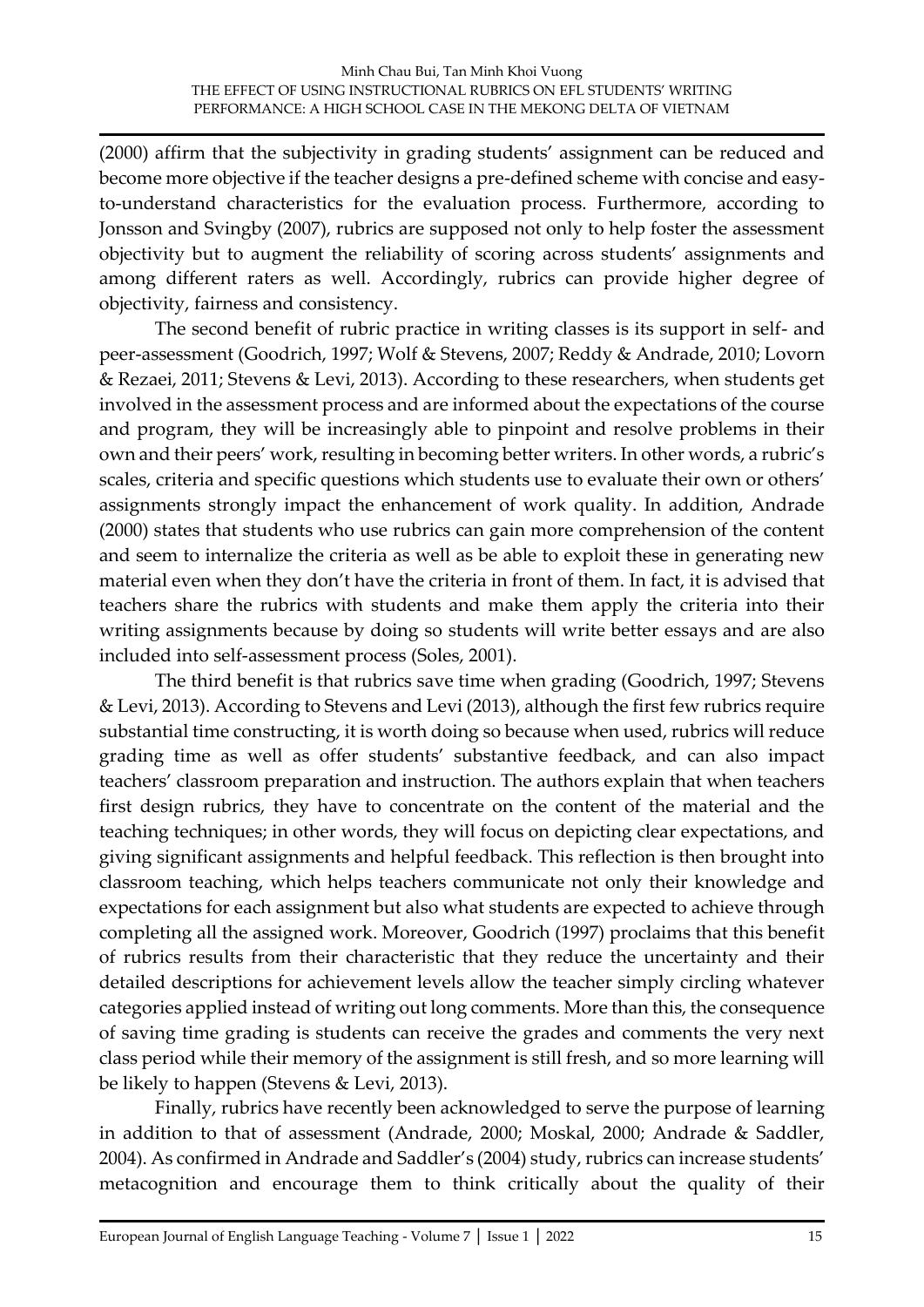assignments; thereby, students are able to set goals for their work. Besides, together with the benefit of fostering content learning as previously mentioned, instructional rubrics help develop students' writing skills as well as critical thinking skills (Andrade, 2000). Obviously, rubrics are efficient in assessing students' work, teaching in class and enhancing student learning because rubrics help teachers spend less time grading, be more aware of teaching styles and methods, clearly convey their objectives and expectations and provide timely, informative feedbacks to students, which effectively supports the process of studying writing skills. Hence, it can be concluded that rubrics are not just simply an assessment tool but a potential instructional tool as well.

To put it briefly, instructional rubrics are easy-to-use tools, which allow teachers to clarify their expectations and instructional purposes, to provide constructive feedback to students as well as support students' learning and develop their writing skills and selfregulation. In the present study, both holistic and analytic rubrics are constructed based on Bachman and Pamer's (1996) model of communicative language ability and used as instructional tools in writing classrooms.

## **2.3. Implementation of instructional rubrics in writing classrooms**

Research has shown that rubrics have been regularly used in the instruction of writing and have had great effects on learners' writing performance (Turgut & Kayaoğlu, 2015; Becker, 2016; Wang, 2016; Mahmoudi & Buğra, 2020; Trinh, 2020).

In their quasi-experimental research, Turgut and Kayaoğlu (2015) explored the effect of using instructional rubrics on students' writing performance in English as a foreign language. Sixteen students in the experimental group were asked to use a rubric which contained a clear set of criteria for good writing to write two different essays while twenty-two students in the control group were required to write the same essay types without rubrics. The results revealed that the experimental group outstripped the control group in essay writing as they could produce better writing pieces, and that with the help of rubrics while writing students could realize the qualities of good writing and as such they could select appropriate strategies to achieve these in their own products. Turgut and Kayaoğlu (2015) concluded that students *"would be able to produce better pieces of writing in English when the teaching approach emphasized writing as a process rather than writing as a product after having internalized the rubric"* (p. 56). Wang (2016) conducted their study to examine students' perceptions of rubric use in self-assessment in EFL context and the factors controlling its effectiveness. The study was designed as a classroom-based inquiry with the participation of eighty Chinese university students. The research instruments included reflective journals and six case study informants' retrospective interviews. The findings showed that the participants believed in the contributions of rubrics to increasing their self-regulation, self-monitoring and self-reflection. Besides, the students informed that both within-rubric and rubric-user factors did have impacts on the efficacy of rubrics in their self-assessment.

Also in 2016, Becker carried out a classroom-based study with the pre-/post-test, control-group design to determine whether or not developing and/or applying a rubric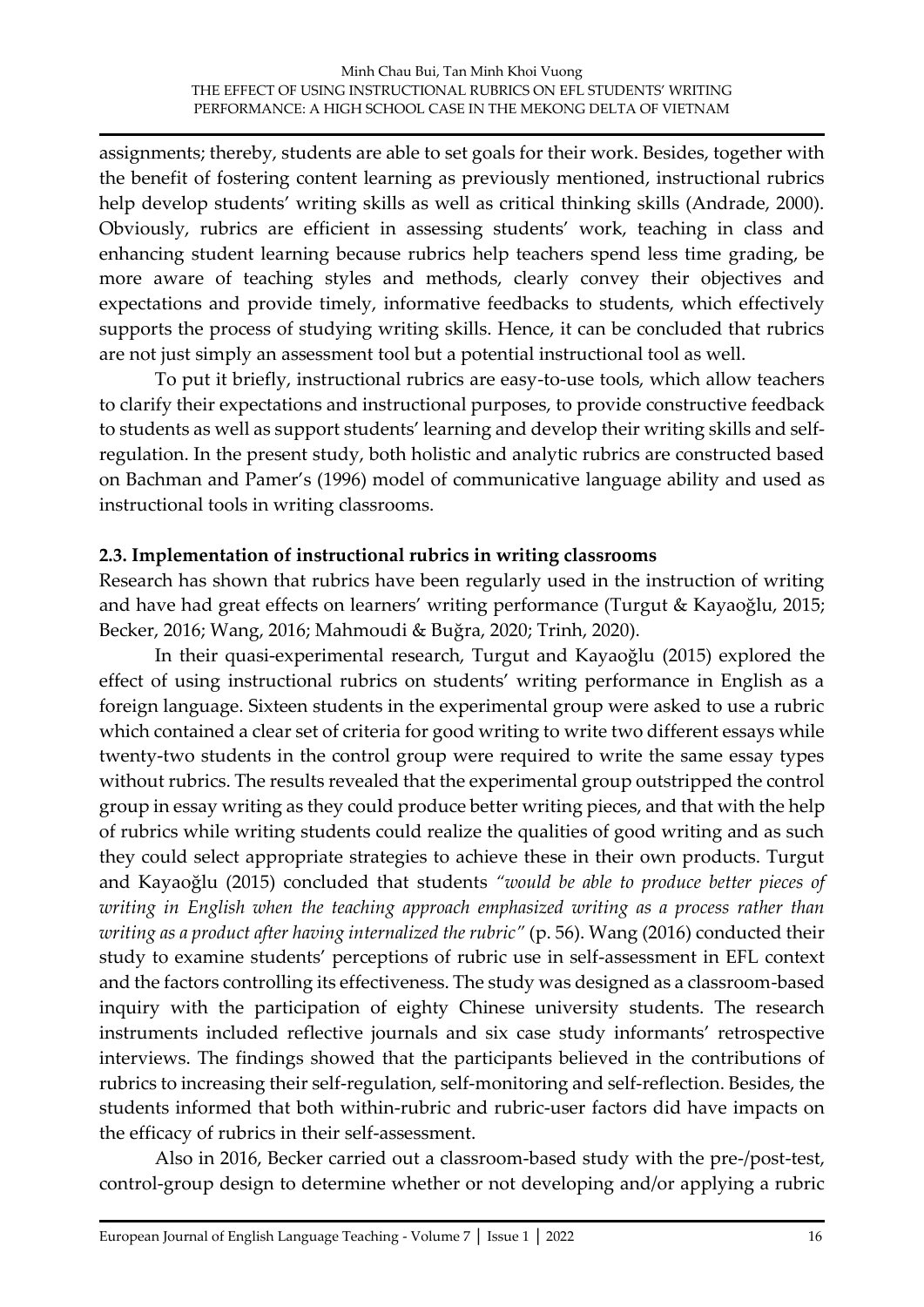could impact writing performance of ninety-six ESL adult learners of an intensive English program in the United States. The participants were divided into four groups – the first group created a holistic rubric, the second practiced scoring with the rubric, whereas the third one only saw the rubric, and the last group (the control group) was totally uninformed about the rubric. They all had to complete the pre- and post- summary writing tasks. It was displayed in the results that the students who designed and/or applied the holistic scoring rubrics were superior to the other two groups in the postwriting test. Becker (2016) then suggested that *"the development and use of the scoring rubric served as a learning opportunity whereby students could practice metacognition"*, and they could have *"a better sense of the expectations for their summary writing, which resulted in their higher quality writing products*" (p.20).

Trinh's (2020) action research investigated the relationship between the use of scoring rubrics and improvement in writing skills of 150 English-majored first-year students in University of Languages and International Studies, Vietnam National University. The author had the students involve in creating the rubric and later use it while writing and assess their own products. Trinh (2020) concluded that the use of rubric was an effective way to improve students' writing grades as well as reduce the number of mistakes in their essays. In the same year, Mahmoudi and Buğra carried out a study aiming at analyzing the correlation between ESL students' writing performance, rubric application and teacher face-to-face feedback. Thirty-six students from the preparatory school participated in the study, in which students learned writing skills with the support of ESL Writing Grading Rubric and received teacher face-to-face feedback to their work. The data were collected through the open-ended questionnaire and focused group interview. Qualitative analyses of the results indicated that the participants' writing performance was enhanced through the use of rubric and teacher face-to-face feedback. Mahmoudi and Buğra (2020) concluded that with their raising awareness about the rubric, students could evaluate their own assignments, thereby having high quality products and getting better grades as well as give feedback to their peers' work.

Current literature reveals positive effects of using instructional rubrics on learners' writing ability. The results of the aforementioned studies offer evidence to support the notion that teaching writing skills with the aid of rubrics could be potentially beneficial to English-majored students in the context of Vietnamese education. However, although there has been great concern about teaching English writing in every level of education in Vietnam, there have been very few studies on the implementation of rubrics to improve students' writing ability, especially in high school contexts. For these reasons, the researcher conducted this action research to gain insights into the impact of instructional rubrics on high school students' writing performance.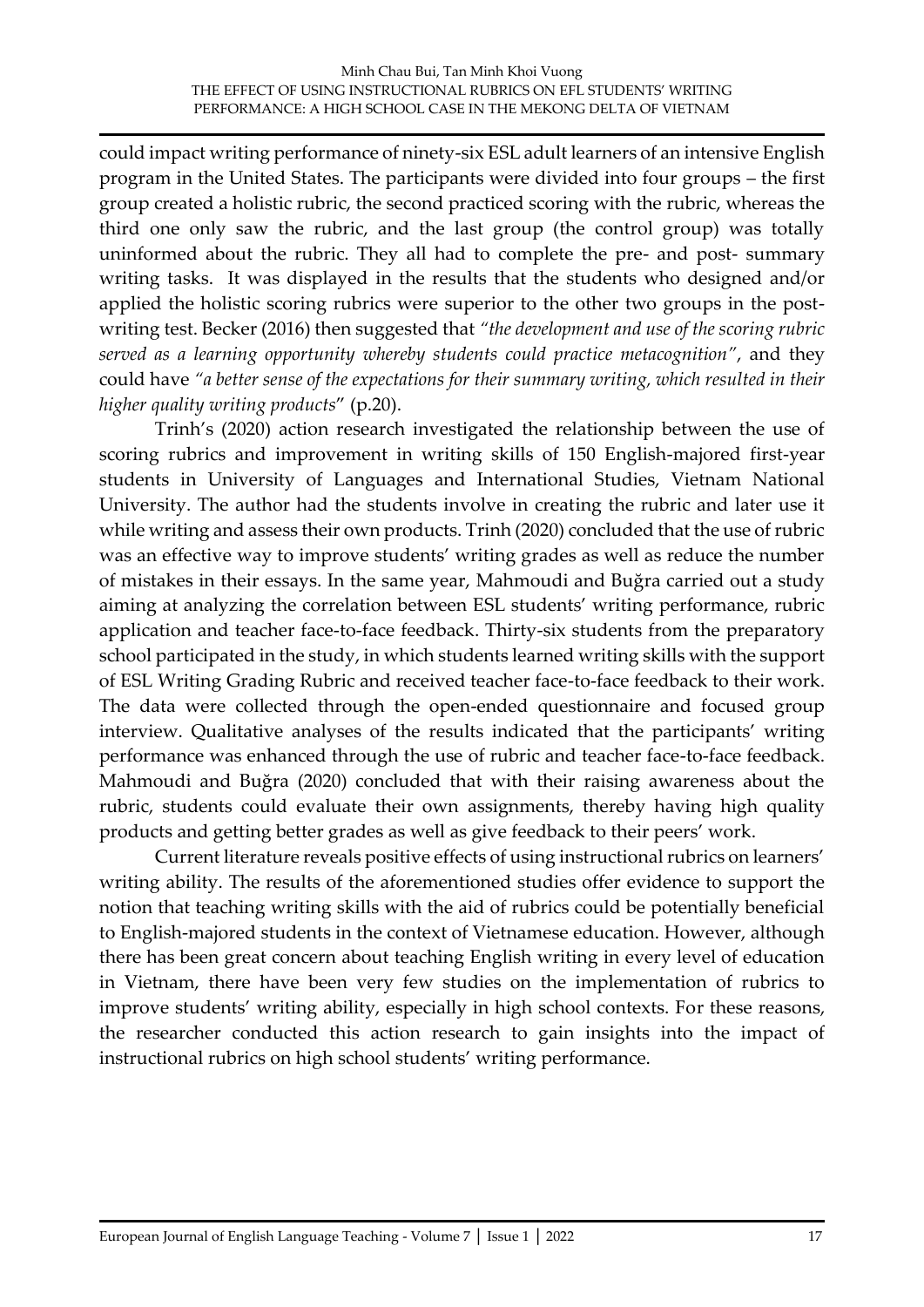#### **3. Material and Methods**

#### **3.1 Design**

This study was classroom action research with a one-group pre-test and post-test design. During the study, the implementation of instructional rubrics – the independent variable – was monitored and participants' writing performance – the dependent variable – was measured. After the termination of the experimental study, learners' responses to a questionnaire with multi-choice items and one open-ended question were collected to get insights into participants' perceptions of using holistic and analytic rubrics when writing.

## **3.2 Participants**

The participants in the study were thirty English major students of Grade 11 in a high school in the Mekong Delta in Vietnam. This was a convenience sample because they were in the class where the researcher did his practicum. Their ages ranged from 16 to 17.

By the time of conducting the research, all of the students had learnt English from seven to ten years, and were studying the new English textbook of the MOET published by Vietnam Education Publishing House. In the book, there are two volumes with five units each. Each unit consists of nine sessions which are Getting Started, Language, Reading, Speaking, Listening, Writing, Communication and Culture, Looking back and Project. After the first three units and the last two units of each volume, there is a review. The researcher began to work with the students from the Writing part of unit 7 in volume 2.

#### **3.3 Research instruments**

The research instruments included two instructional rubrics (holistic and analytic), writing assignments as a pre-test and two post-tests, and a questionnaire.

• The instructional rubrics

The research employed two rubrics – a holistic rubric and an analytic rubric. The holistic rubric was a five-point scale that offered a general description for typical writing performance at each point, comprising task fulfillment *(knowledge schemata)*, organization *(strategic competence)*, grammar *(grammatical competence)*, vocabulary *(knowledge of vocabulary and register)*, and coherence/cohesion *(rhetorical knowledge)*.

The analytic rubric also contained a five-point scale with the same five writing grading domains as the holistic rubric. However, within each domain, there were several welldefined standards of performance points that the students could clearly understand and follow while writing the paragraphs.

• Scripts and Writing tasks

The scripts consisted of paragraphs written by the 30 participants in response to three independent, timed writing tasks. The first task was done before the treatment; that meant, the students wrote the paragraph without any rubrics. The second task was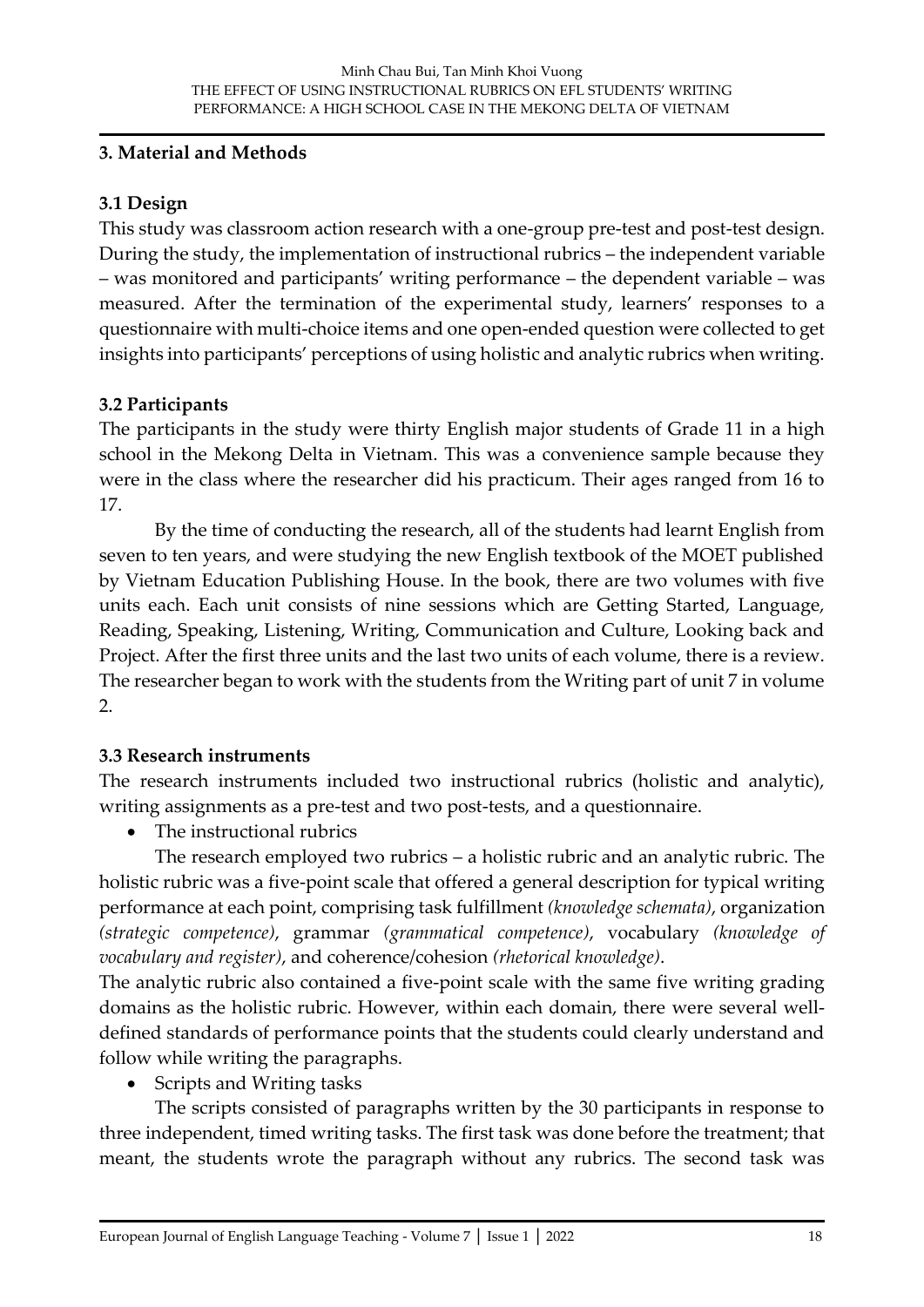completed with the holistic rubric while the third one was done with the analytic rubric. The task prompts to the paragraphs were as follows:

- 1) Write a paragraph (130-150 words) to describe at least three characteristics of Vietnamese people. Use evidence to support your ideas.
- 2) Write a descriptive paragraph (130-150 words) to portray at least three characteristics of a successful student in Vietnamese academic contexts. Use evidence to support your ideas.
- 3) Write a descriptive paragraph (130-150 words) to portray at least three advantages of using electronic devices in learning. Use reasons or examples to support your ideas.
- The questionnaire

The questionnaire was bilingually designed to avoid the students' misunderstanding. There were 34 items which were divided into three sections: (1) The first section included the participants' personal information; (2) the second section elicited the students' *learning interest* with five statements following Likert scale of five levels (from Not at all interested to Extremely interested) and their *perceptions of writing* with 4 statements on the five-point Likert scale (strongly disagree, disagree, neutral, agree and strongly agree); (3) the last section consisted of 5 clusters, which asked students to report their *satisfaction about analytic rubric, satisfaction about holistic rubric, perceptions of general improvements, perceptions of grades and comments from the teacher* (also based on fivepoint Likert Scale) and an *open-ended question* to allow the respondents to state their determination in using rubrics while writing in the future and the reasons for it.

## **3.3 Intervention program**

The aim of using rubrics was to enhance participants' writing ability. Specifically, the intervention program provided participants with types of rubrics and guidance to apply them while writing. After the introduction to the rubric, the students were given the writing task and fulfilled it independently. The total mark for each task was 10. When receiving their own papers already rated by the teacher, the students were asked to analyze their products using the rubrics to gain more insights into their writing performance. The treatment took place in three 45-minute sessions in three weeks. Following was the instruction procedure:

**Session 1:** The researcher worked with the treatment group on the writing part of unit 7 in the textbook. The lesson plan of this class was designed exactly in accordance with the stages in the textbook. The students were asked to write a paragraph (130-150) words) to describe at least three characteristics of Vietnamese people. In this session the participants were not yet introduced grading rubrics. The researcher then graded them and used the grades as pre-test results.

**Session 2:** The next writing class was the *Culture* part of unit 7. This session was carried out with the second lesson plan using the holistic rubric. This lesson's final product was a paragraph of 130-150 words to describe at least three features of a good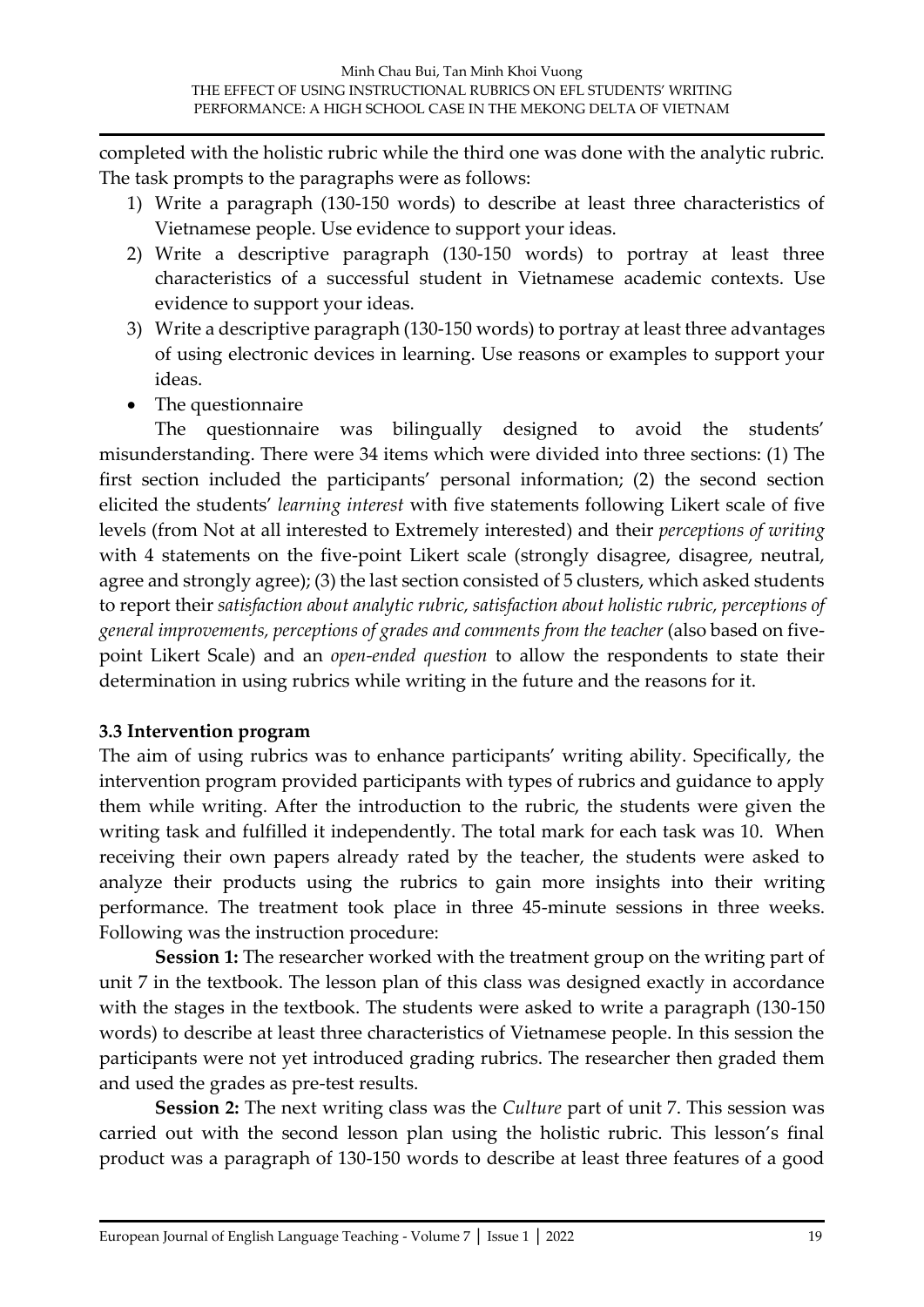student in Vietnamese academic contexts. The graded product was the data for the first post test.

**Session 3:** The second post test results were gathered in the last writing class which was the writing part of unit 8. The test was a writing of 130-150-word paragraph to describe at least three advantages of using electronic devices in learning. This session follows the lesson plan with the analytic rubric.

After the termination of the experiment, the questionnaire was administered to the participants. The whole process of teacher explaining and student completing the questionnaire took 30 minutes. All the data from the writing tests' grades and the questionnaire were added into the Statistics Package for the Social Sciences (SPSS), version 18 for analysis.

#### **4. Results and Discussion**

## **4.1 The extent to which using instructional rubrics enhances learners' writing performance**

The data gained from the pre-test and post-tests of 30 learner participants were subjected to SPSS program, version 18 to find out the answer to the first research question. First, the Descriptive Statistics Test was run to gain results of the participants' performance before and after the study. Next, the Paired-Sample t-Tests were used to check for the mean difference in participants' before and after the study. The results of these tests are reported as follows.

## **4.1.1. The effect of using holistic rubrics**

| Table 1: Participants' performance before and after holistic rubric instruction |    |       |        |                        |  |
|---------------------------------------------------------------------------------|----|-------|--------|------------------------|--|
| Performance                                                                     |    | Mean  | SD     | <b>Std. Error Mean</b> |  |
| Pre-test                                                                        | 30 | 4.733 | 1.7207 | .3142                  |  |
| Post-test H                                                                     |    | 7.233 | 1.3817 | 2523                   |  |

**Table 1:** Participants' performance before and after holistic rubric instruction

It is shown in Table 1 that the learners writing performance changes after the implication of the holistic rubric. The mean score of participants' performance after the second session (MpostH = 7.233) is higher than that of the same participants before the study (Mpre = 4.733). The mean difference ( $t = -8.601$ ,  $df = 29$ ,  $p = .000$ ) is statistically significant. The result indicates that there is a significant change in participants' performance. It can be concluded that with the use of holistic rubrics, learner participants' writing performance has been significantly improved.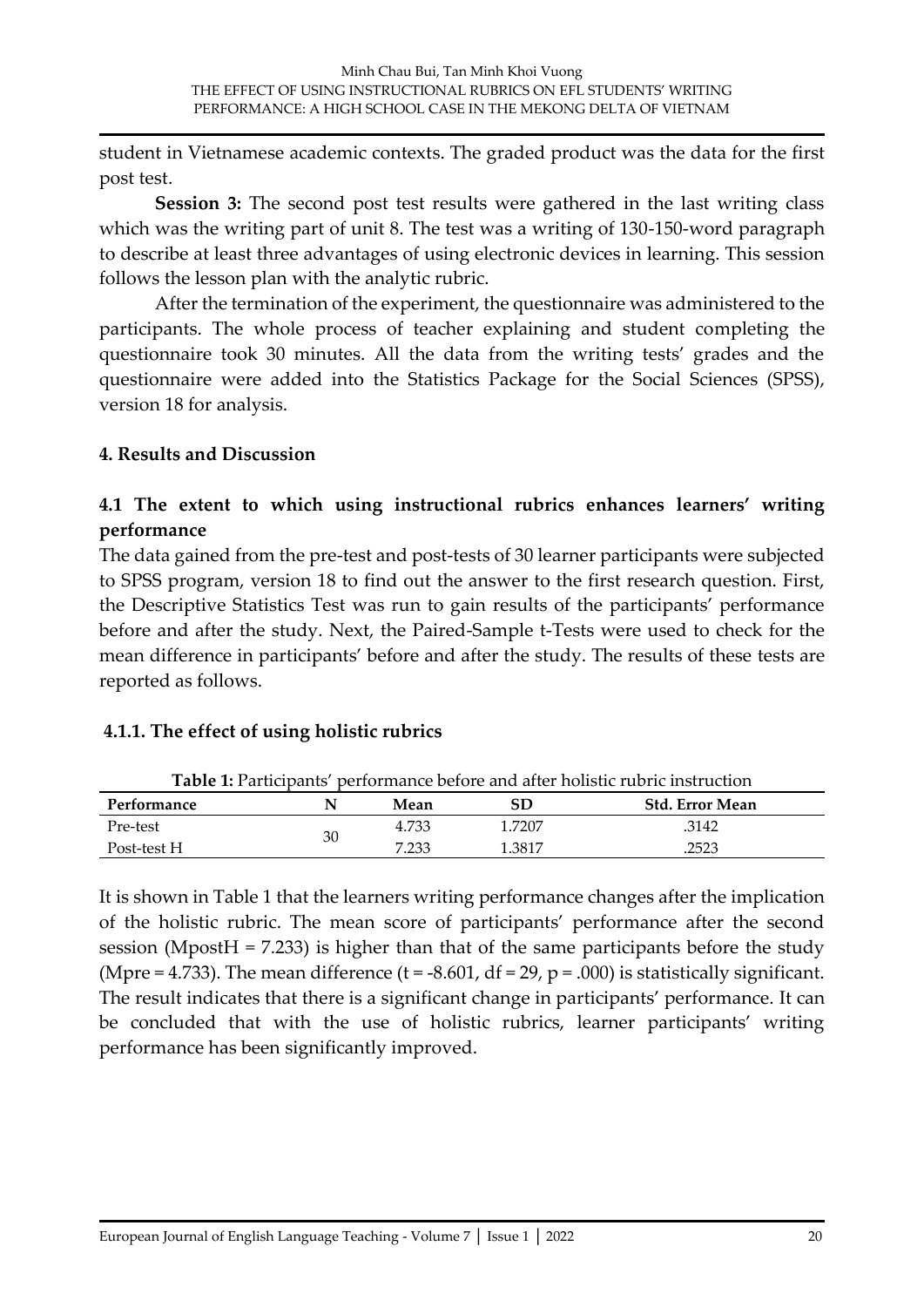#### **4.1.2. The effect of using analytic rubrics**

| <b>Table 2:</b> Participants' performance before and after analytic rubric instruction |    |       |        |                        |  |
|----------------------------------------------------------------------------------------|----|-------|--------|------------------------|--|
| Performance                                                                            |    | Mean  |        | <b>Std. Error Mean</b> |  |
| Pre-test                                                                               |    | 4.733 | 1.7207 | .3142                  |  |
| Post-test A                                                                            | 30 | 7.367 | 9994   | 1825                   |  |

Tables 2 reveals that there is an increase in the participants' performance with the application of analytic rubrics while writing. To be detailed, using the rubrics while writing the paragraph, the students gain higher mean scores (MpostA = 7.367) compared to their own results in the pre-test (Mpre =  $4.733$ ). Besides, the mean difference ( $t = -9.093$ ,  $df = 29$ ,  $p = .000$ ) indicates a statistically significant difference between the scores in the pre-test and the post-test. In conclusion, using analytic rubrics can make positive changes to students' writing skill.

Generally, the results of the study showed that using rubrics (both holistic and analytic types) was effective in improving learners' ability to write. In accordance with the present result, previous studies demonstrated that learner's writing skill can be enhanced through the use of rubrics (Silva, 2014; Turgut & Kayaoğlu, 2015; Becker, 2016). An explanation for this is that a grading rubric sets mutual criteria for both teachers and students. In other words, the rubrics helped the researcher teacher explicitly explain the task requirements and his instructional objectives as well as provide constructive feedback to the students (Andrade, 2000; Moskal, 2000; Andrade & Saddler, 2004). Thus, with a checklist of the expected outcomes from the teacher, the participants were able to evaluate the quality of their work, thus performing better by using those descriptions as goals to achieve.

#### **4.2 Learners' perceptions**

In order to gain more insights into the implementation of the use of rubrics in writing classes, the learner participants were asked to respond to the questionnaire about their feelings of the intervention program. Thirty questionnaires were collected and analyzed. The reliability of this questionnaire was 0.939 by using the Cronbach Alpha in SPSS program, version 18. The perceptions of the students were as follows.

#### **4.2.1. Students' learning interests and perceptions of writing**

First of all, the participants' interests in learning English and the four skills of reading, writing, listening, speaking (Questions 2.1, 2.2, 2.3, 2.4, 2.5 respectively) were explored. Table 3 illustrates the result.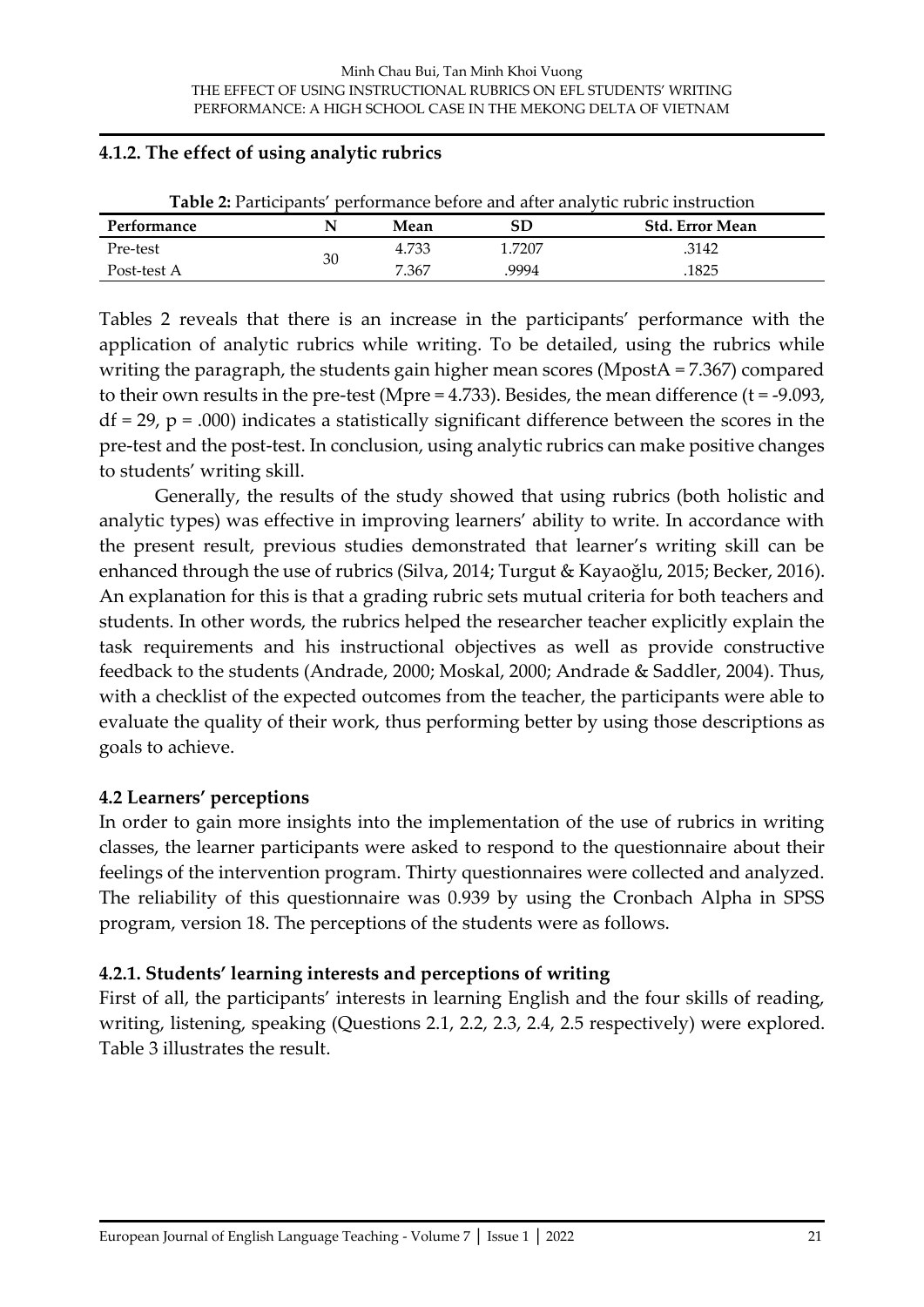#### Minh Chau Bui, Tan Minh Khoi Vuong THE EFFECT OF USING INSTRUCTIONAL RUBRICS ON EFL STUDENTS' WRITING PERFORMANCE: A HIGH SCHOOL CASE IN THE MEKONG DELTA OF VIETNAM

| Table 3: Students' learning interests after the experiment |    |         |         |      |                       |  |
|------------------------------------------------------------|----|---------|---------|------|-----------------------|--|
|                                                            | N  | Minimum | Maximum | Mean | <b>Std. Deviation</b> |  |
| Q2.1                                                       | 30 |         | b.      | 3.87 | .819                  |  |
| Q2.2                                                       | 30 |         | 5       | 3.90 | .803                  |  |
| Q2.3                                                       | 30 |         | 5       | 3.37 | .809                  |  |
| Q2.4                                                       | 30 |         | 5       | 3.53 | .776                  |  |
| Q2.5                                                       | 30 |         | 5       | 3.83 | .986                  |  |
| Valid N (listwise)                                         | 30 |         |         |      |                       |  |

As can be seen, the means scores for all items are above 3.0, which means above average. In other words, the respondents show rather high interest in learning English ( $M = 3.87$ ) as well as in all skills. Specifically, reading is ranked the most interested with the mean score of 3.90 and speaking the second ( $M = 3.83$ ). This finding is quite interesting because reading is a receptive skill while speaking, a productive skill. The explanation might be that students find it easy to apply their competence in grammar and vocabulary in reading comprehension and in conveying their thoughts. Meanwhile, the other two skills – listening and writing – receive less interest (M = 3.53, M = 3.37, respectively). It should be mentioned that despite trialling rubrics while writing, the students still are not attracted in learning this skill. This could be explained by the fact that this experiment offers students first-time experience with using this tool. Moreover, there are only two trials of using rubrics. Therefore, it might be that students are not getting used to rubrics and cannot exploit them to the best, resulting in writing difficulties still remaining and thus students' preference being unchanged.

|                    |    |         | $\cdot$ |      |                       |
|--------------------|----|---------|---------|------|-----------------------|
|                    | N  | Minimum | Maximum | Mean | <b>Std. Deviation</b> |
| Q3.1               | 30 | 3       | 5       | 4.07 | .640                  |
| Q3.2               | 30 | З       | 5       | 4.00 | .525                  |
| Q3.3               | 30 | 3       | 5       | 3.73 | .828                  |
| Q3.4               | 30 |         | 5       | 3.40 | .675                  |
| Valid N (listwise) | 30 |         |         |      |                       |

**Table 4:** Students' perceptions of writing after the experiment

The students accept that writing plays an important role in English learning  $(M = 4.07)$ and requires their creativity while doing the tasks  $(M = 3.73)$ . It is worth for teachers noticing this idea to design creative writing tasks in their lessons though students of grade 11 are only at intermediate proficiency level and have to work with familiar topics. However, the participants still perceive writing as a difficult skill to study  $(M = 4.00)$ . The reason may lie in the requirement of writing – assuring the five characteristics of writing ability: *knowledge schemata* (knowledge of the topic), *strategic competence* (strategies for content development), *rhetorical knowledge* (strategies for producing cohesive supporting arguments), *grammatical competence*, and *knowledge of vocabulary and register* (Bachman & Pamer, 1996) that hinders them from viewing writing as an easy skill. It should also be noted that in spite of being introduced to rubrics students still find difficulties in understanding the assessment criteria before writing  $(M = 3.40)$ . This result suggests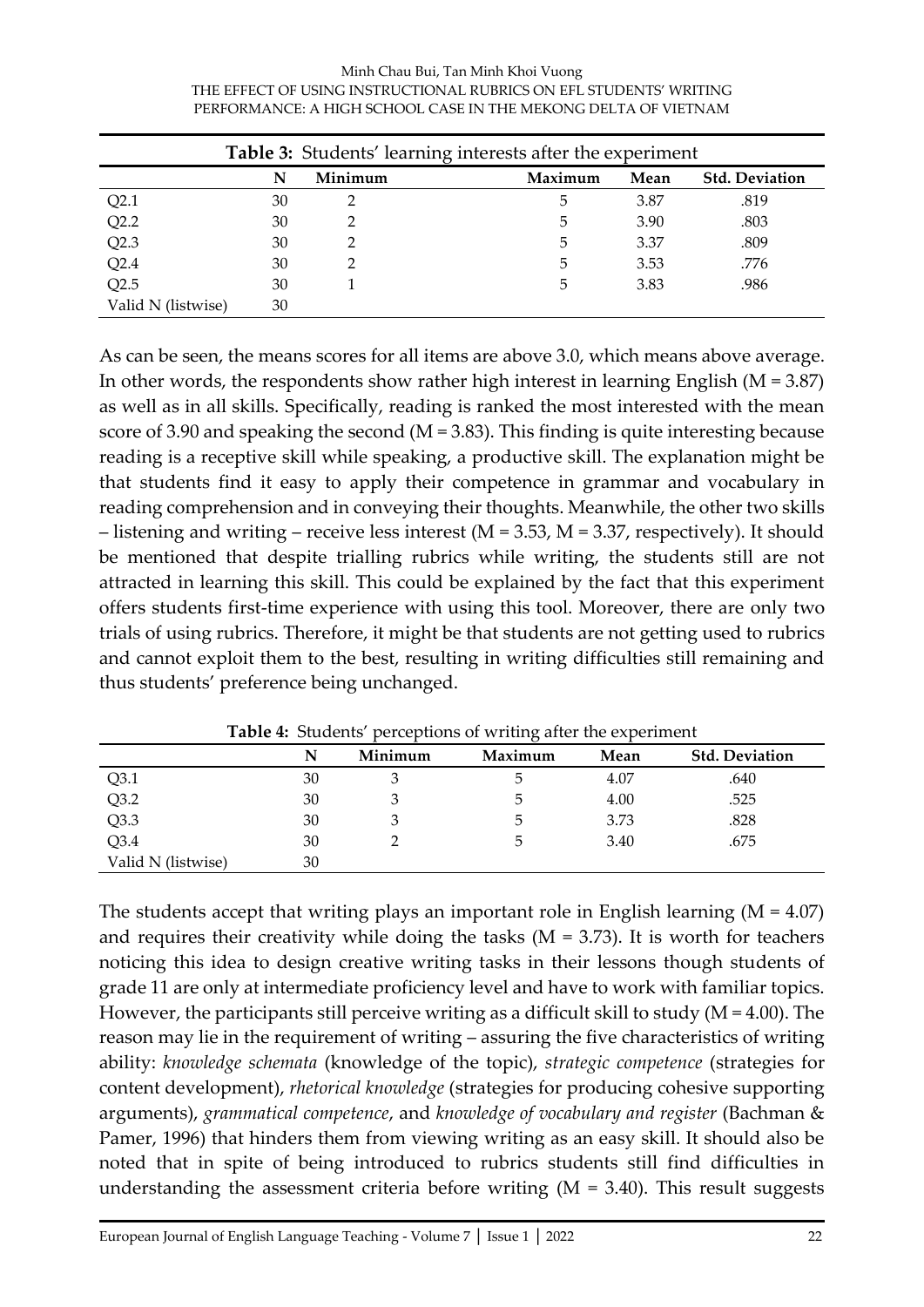teachers concentrate more on clarifying the criteria and give clear descriptions for each and every feature of a rubric (Mertler, 2001).



## **4.2.2. Students' perceptions on using rubrics**

**Figure 1:** Students' perceptions on using rubrics after the treatment

Figure 1 reveals that *organization* gains the highest mean scores in both types (M=3.40 for analytic rubric, and M=3.20 for holistic one). This means that with a detailed description of a paragraph organization, rubrics are useful to the students. In addition, students consider *task fulfillment* criteria as the second best benefit offered by rubrics. Obviously, the instructional rubrics guide students to produce texts that have essential components of a paragraph and meet the topic requirements, all of which cannot be achieved in the pre-test. However, the participants report their disagreement about the usefulness of both rubric types in terms of *grammar, vocabulary* and *coherence/cohesion*. Actually, all the three criteria receive the mean scores below 3.0, which is below average. The reason for this may be that though the students know what criteria they have to meet, it is still hard for them to respond due to their lack of linguistic competence and performance as well.

| <b>Table 5:</b> Students' satisfaction of using rubric |    |         |         |      |                       |
|--------------------------------------------------------|----|---------|---------|------|-----------------------|
|                                                        | N  | Minimum | Maximum | Mean | <b>Std. Deviation</b> |
| Q4.1                                                   | 30 |         |         | 3.67 | .844                  |
| Q4.2                                                   | 30 |         | .,      | 3.77 | .858                  |
| Q4.3                                                   | 30 |         | h       | 3.63 | .809                  |
| Valid N (listwise)                                     | 30 |         |         |      |                       |

## **4.2.3. Students' satisfaction of using rubric**

Questions 4.1, 4.2 and 4.3 aimed to discover whether students were satisfied with the use of rubrics or not. As can be seen from Table 5, students are quite contented with the overall process of using rubric in learning (M=3.67, SD=0.844). In regard to each type of rubrics, analytic rubrics seemed to satisfy the students more than holistic rubrics did (M=3.77, M=3.63, respectively). A possible reason for such preference is that analytic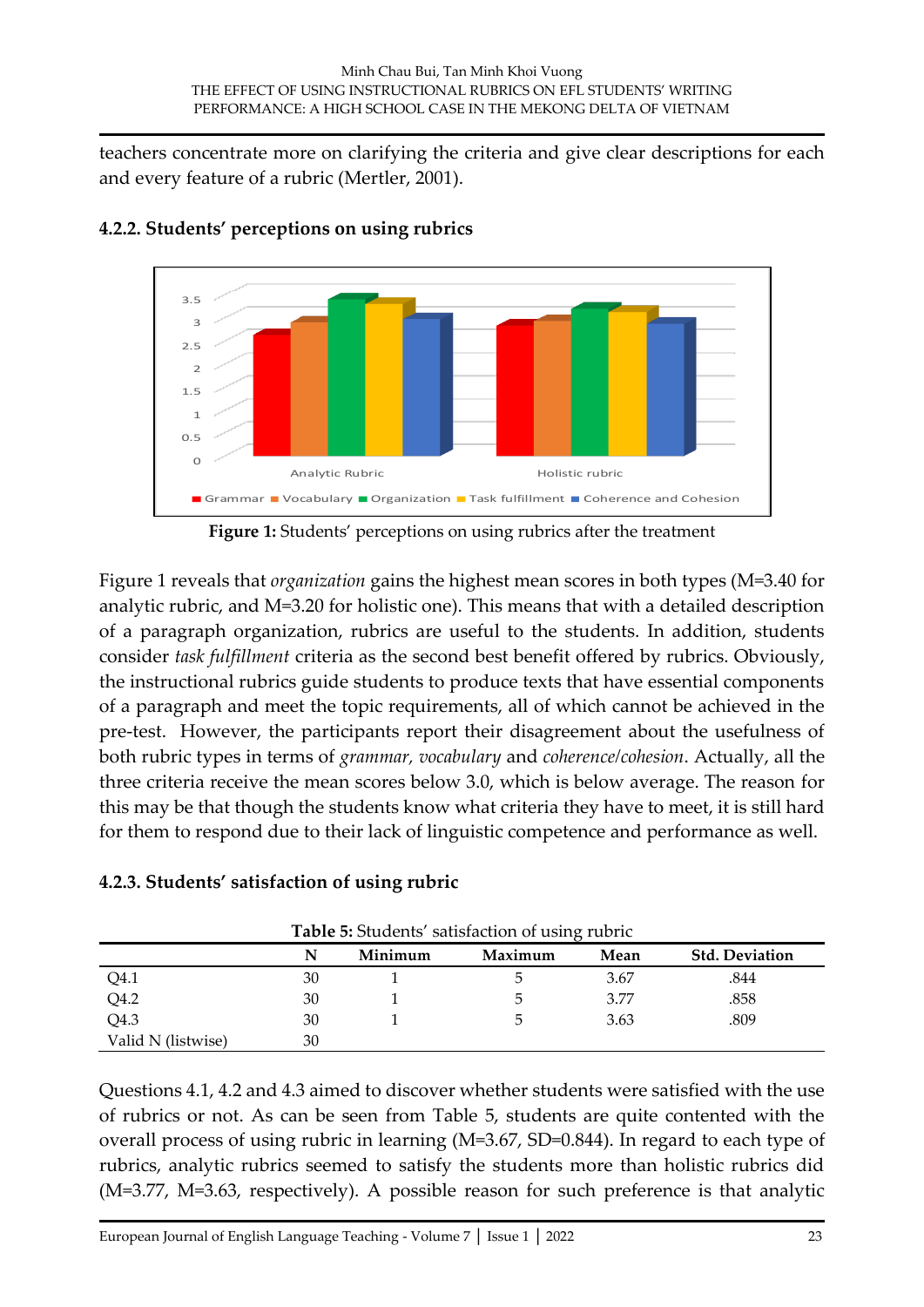rubrics provide students with a detailed evaluation and specific feedback on their performance; therefore, they can recognize their strengths and weaknesses, which results in the improvement of writing skills (Brookhart, 2013; Turgut & Kayaoğlu, 2015).

As can be seen from Figure 2, the students are quite satisfied with their improvements in writing with all the mean scores above 3.0. Firstly, the general satisfaction towards the overall improvements after using rubrics is positive (M=3.60). To be more precise, students report that when using rubrics, they can improve their writing work in terms of task fulfilment (M=3.57) and paragraph organization (M=3.53). Meanwhile, the participants do not highly value the usefulness of rubrics in improving their vocabulary (M=3.33), grammar, and coherence/cohesion (M=3.27, both). The less satisfaction about grammar development was inconsistent with the result of Trinh's (2020) which indicated that using rubrics helped increase her participants' grammar. Based on the finding, it is indispensable that besides introducing rubrics, teachers provide students with vocabulary and structures necessary for their writing tasks.



**Figure 2:** Students' satisfaction of the improvements after using rubrics

# **4.2.4. Students' confirmation of using rubrics after the experiment**

The last item in the questionnaire is an open-ended question to identify whether students would use rubrics after the termination of this research. The item was entered into SPSS program by associating *'Yes'* with item 5.1 and *'No'* with item 5.2. By using the sum equation, the research was able to find the number of students continued to use rubrics afterwards.

As reported, twenty-six out of the thirty participants (86,6%) chose to continue to use rubrics after the experiment while the remaining four students (13,4%) chose not to. Two of those who opposed rubric use gave no comments while the other two stated two reasons which were the complexity of rubrics and not being part of the group that could use rubrics. These reasons were understandable because it took more than just reading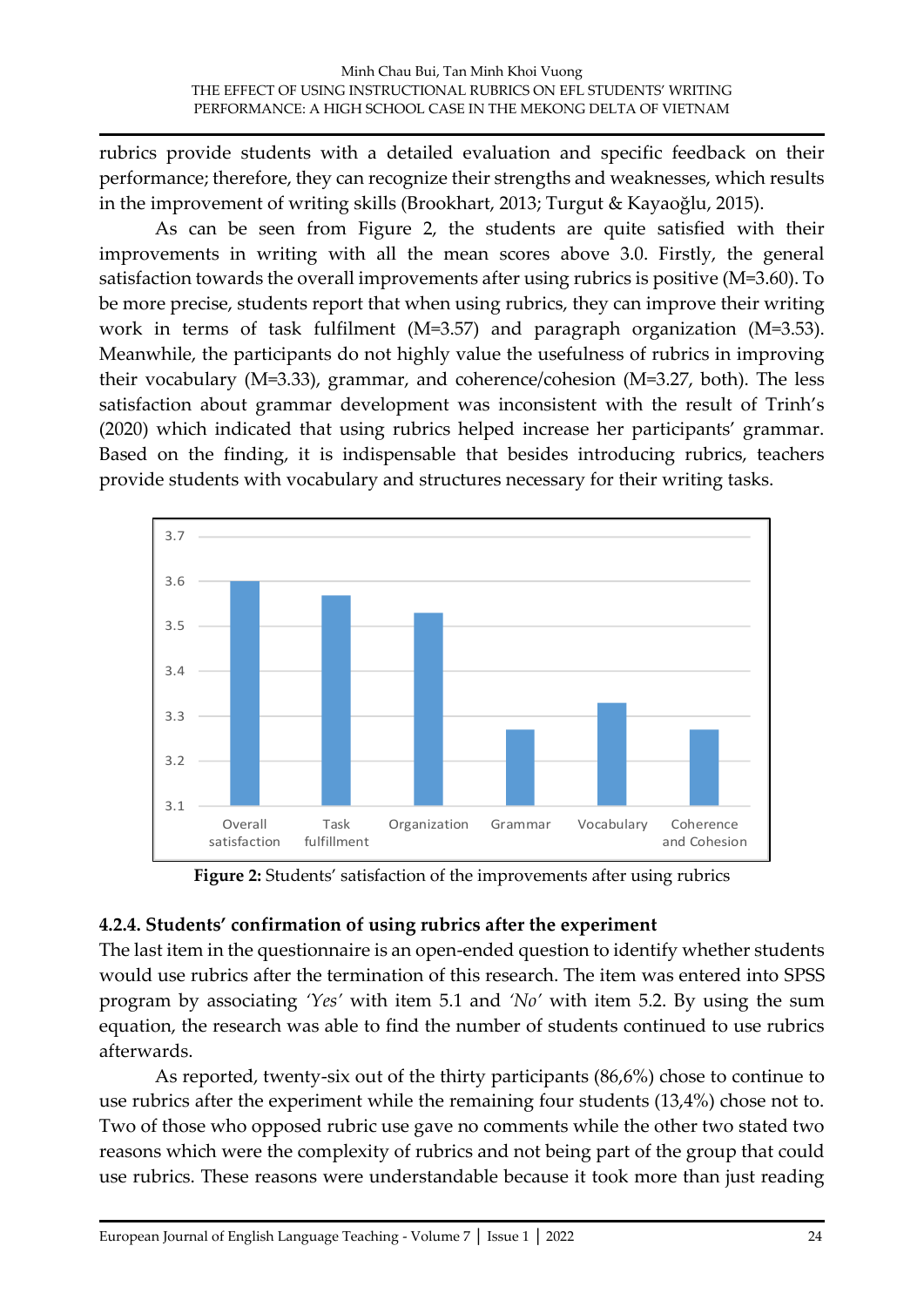skills to understand a set of criteria and then apply it. Indeed, as the experiment took only three weeks, which was a very short time, the students were less likely to be able to internalize the rubrics to successfully use them while writing (Turgut & Kayaoğlu, 2015). Moreover, students probably had their own preferences in learning, so this instructional tool might not be their favorites.

Concerning the '*yes group'*, most of these students perceived that rubrics were useful and helped them improve their writing ability. They explained that rubrics helped reduce their habit of writing the task in Vietnamese and then translated it into English. Moreover, the respondents stated that thanks to the two criteria: *organization* and *task fulfillment*, their assignments could meet the teacher's expectations and requirements for the task, and they themselves knew how to plan and organize the paragraph as well as stay on the topic. The most impressive point was that the participants were able to use such technical terms appearing in the rubrics as 'organization' and 'task fulfillment', which could be considered as evidence for their internalization of the rubric criteria and it is hoped that they could apply these criteria while practice writing in the future as Andrade (2000) and Turgut and Kayaoğlu (2015) emphasized. These findings were in line with those of Silva (2014) and Becker (2016) in which students when responding to interview questions could mention the terms or criteria used in the rubric. By the same token, the students in the current study expressed that the description of rubrics was their goals to strike for better writing. In addition, the students indicated that although the criteria of grammar and vocabulary did not directly affect their improvements in these aspects, these criteria still kept them more cautious in writing. More importantly, the participants' self-monitoring and self-confidence in writing practice and writing ability were reported to be enhanced when they used rubrics when writing. This result was congruent with that of Wang (2016).

In short, rubrics could help improve students' writing skill. Furthermore, most of the students had positive perceptions of the use of rubrics in writing classes as well as satisfaction of their improvements after the experiment.

## **5. Recommendations**

The results of the study raise important recommendations for pedagogical actions as follows.

Firstly, teachers should raise learners' awareness of the importance of focusing on the program's and teachers' requirements for their writing work. In other words, teachers should train learners to apply writing standards when doing their writing tasks. The habit of thinking and writing the task in Vietnamese and made an English translation version later should be discouraged and replaced with using writing criteria. Since rubrics list out the criteria by which student's work will be assessed, through the use of rubrics students are likely to form their self-regulated learning. As Allen (2014) states, by delivering rubrics to students during instructional stages, the students can "monitor" themselves. With efficient training, students will be able to self-assess their own work.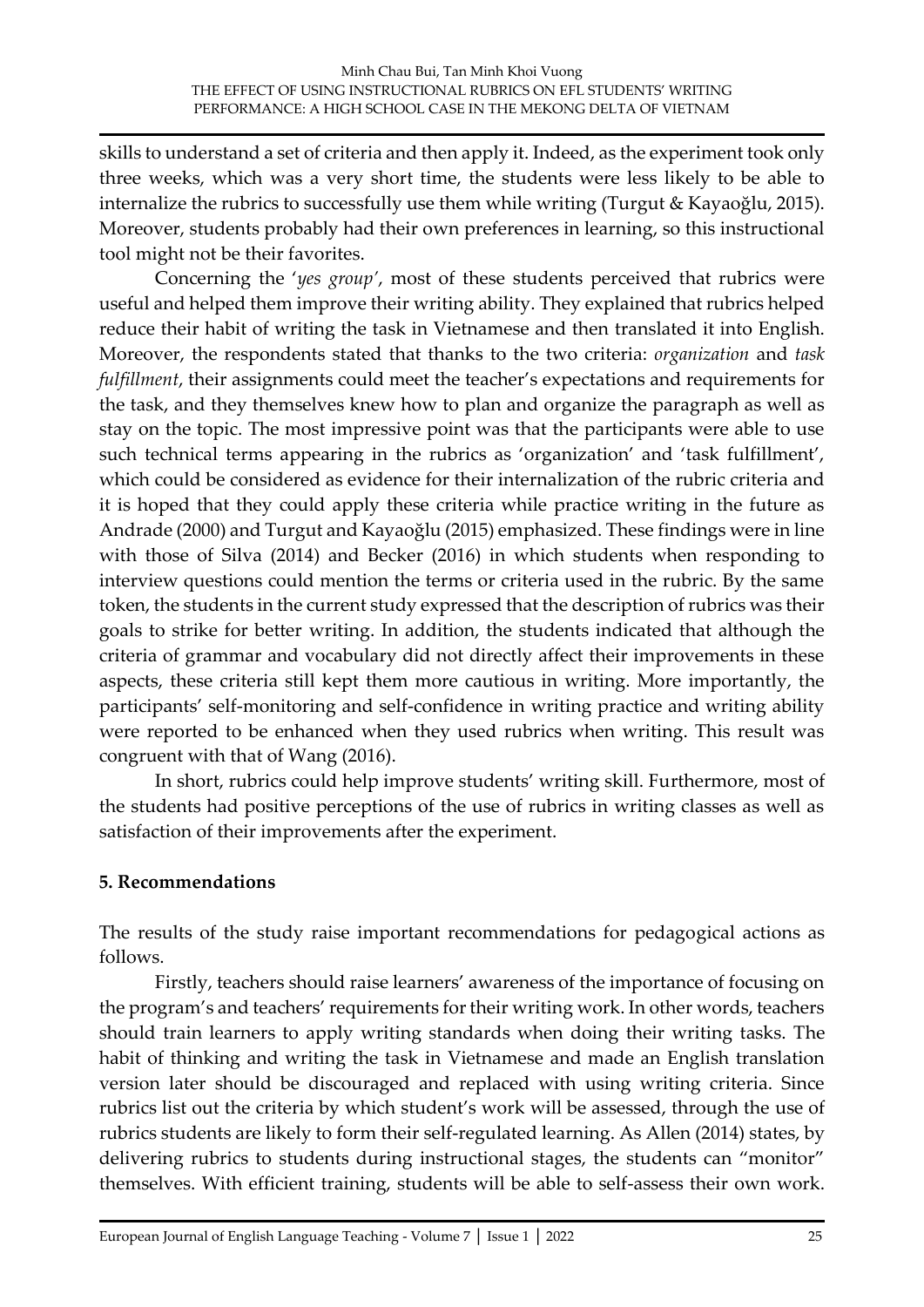Allen also points out that teachers should not be the only one creating rubrics. Therefore, after a considerable amount of time getting used to using teacher-designed rubrics to assess some products, students should be encouraged to create their own version of rubrics. Nevertheless, it is advisable that students should know the expectations from their teachers prior to their rubric design. In a study by Andrade (2000), students indicated that their chances of being able to self-assess relied greatly on what teachers expected them to perform. In other words, teachers should be mindful when asking students to self-assess.

Another way to use instructional rubrics is to facilitate collaborative learning. Allen (2014) suggested that teachers should hold activities in which students would exchange their works and give feedbacks for further improvement. Assessment has never been an easy task even for teachers. For this reason, teachers should bear in mind that students will need a great deal of assistance when it comes to peer-assessment. Thus, creating rubrics as guidance for students to assess each other's work would be a good idea. There have been many studies of which the participants had improvements in their writing performance with peer-assessment. (Goodrich, 1997; Wolf & Stevens, 2007; Reddy & Andrade, 2010; Lovorn & Rezaei, 2011; Stevens & Levi, 2013).

Finally, instructional rubrics should be widely used in teaching writing. It is clear that learners need frequent practice of using rubrics when writing so that they can take on the rubric criteria and as such they can get better writing performance. Besides, students should be promoted to identify the strengths and weaknesses in their own and peers' writing work, recognize the reasons for these weaknesses, and have discussions about possible improvements with their peers and their teachers. This will allow students to flourish a more visible individual voice in their writing attempt.

## **6. Conclusion**

The study investigated the effectiveness of using rubrics to enhance high school students' writing skill. Based on the results from the three writing assignments (one pre-test and two post-tests) of 30 students from a high school in Can Tho city, Viet Nam, the data was entered into the SPSS program, version 18, to find out discrepancies concerning the results before and after the experiment. The findings revealed that the students gained better achievements in writing when applying rubrics (both holistic and analytic types). Also, the participants showed positive attitudes towards the use of rubrics in writing classrooms and reported an intention to use rubrics when writing in the future. Accordingly, by introducing the instructional rubrics to students, teachers can make positive changes in students' writing skill.

## **About the Authors**

**Bui Minh Chau (M.A.)** is currently working as an English language teacher at Can Tho University, Viet Nam. She teaches courses on Second Language Acquisition and Discourse Analysis for undergraduate students. Her research interest includes English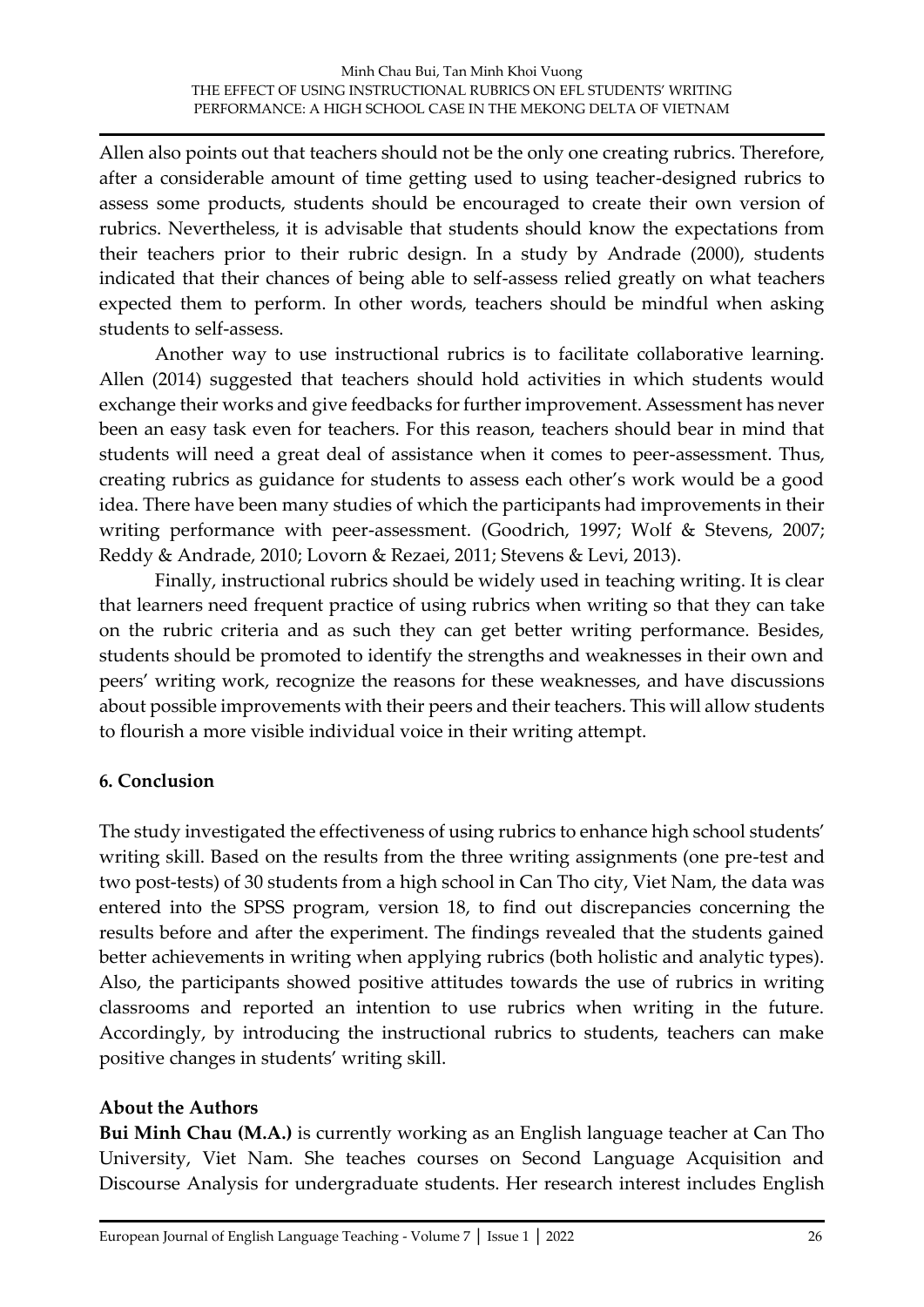pedagogy and teacher professional development. She can be reached at [bmchau@ctu.edu.vn](mailto:bmchau@ctu.edu.vn)

**Vuong Tan Minh Khoi** is an English teacher at Ly Tu Trong High School for the Gifted in Can Tho City, Viet Nam. He teaches English majors of Grades 11 and 12. He can be reached at [vtmkhoi.cltt@cantho.edu.vn](mailto:vtmkhoi.cltt@cantho.edu.vn) 

#### **References**

- Airasian, P. W. (2000). *Assessment in the Classroom: A Concise Approach* (2nd ed.). Boston: McGraw-Hill.
- Airasian, P. W. (2001). *Classroom Assessment: Concepts and Applications* (4th ed.). Boston: McGraw-Hill.
- Allen, M. J. (2014). Using rubrics to grade, assess, and improve student learning. *Strengthening Our Roots: Quality, Opportunity & Success Professional Development Day Miami-Dade College*, 1–82. Retrieved from [http://www.mdc.edu/sailearn/documents/4.1 Rubric Workshop Handout-Mary](http://www.mdc.edu/sailearn/documents/4.1%20Rubric%20Workshop%20Handout-Mary%20Allen.pdf)  [Allen.pdf](http://www.mdc.edu/sailearn/documents/4.1%20Rubric%20Workshop%20Handout-Mary%20Allen.pdf)
- Andrade, H. (2000). What do we mean by results? Using rubrics to promote thinking and learning. *Educational Leadership*, *57*(5), 13-18.

Andrade, H. & Saddler, B. (2004). The writing rubric. *Educational Leadership, 62* (2), 48-52.

- Arter, J. (2000). *Rubrics, scoring guides and performance criteria: Classroom tools for assessing and improving student learning.* Retrieved from <http://www.eric.ed.gov/PDFS/ED446100.pdf>
- Bachman, L. & Palmer, A. (1996). *Language Testing in Practice: Designing and Developing Useful Language Tests*. Oxford: Oxford University Press.
- Becker, A. (2016). Student-generated scoring rubrics: Examining their formative value for improving ESL students' writing performance. *Assessing Writing*, *29*, 15–24.
- Blankenship, J. M. & Wilson, E. K. (2009). Teaching writing and research skills in an undergraduate public administration class. *Proceedings of the Southern Political Science Association Annual Meeting*, 7–10. New Orleans, LA, USA.
- Brookhart, S. M. (2013). *How to Create and Use Rubrics for Formative Assessment and Grading.* Alexandria, Virginia, USA.
- Brown, G. T. L., Irving, S. E. & Keegan, P. J. (2014). *An Introduction to Educational Assessment, Measurement, and Evaluation: Improving the Quality of Teacher-based Assessment* (3rd ed.). Auckland, NZ: Dunmore Publishing. [ISBN](https://en.wikipedia.org/wiki/ISBN_(identifier)) [9781927212097](https://en.wikipedia.org/wiki/Special:BookSources/9781927212097)
- Dawson, P. (2015). Assessment rubrics: towards clearer and more replicable design, research and practice. *Assessment & Evaluation in Higher Education*, 42(3), 347–360.
- Goodrich, H. (1997). Understanding Rubrics. *Educational Leadership, 54*(4), 14-17.
- Hamp-Lyons, L. (1991). Scoring procedures for ESL context. In L. Hamp-Lyons (Ed.), *Assessing Second Language Writing,* 241-277. Norwood, NJ: Ablex.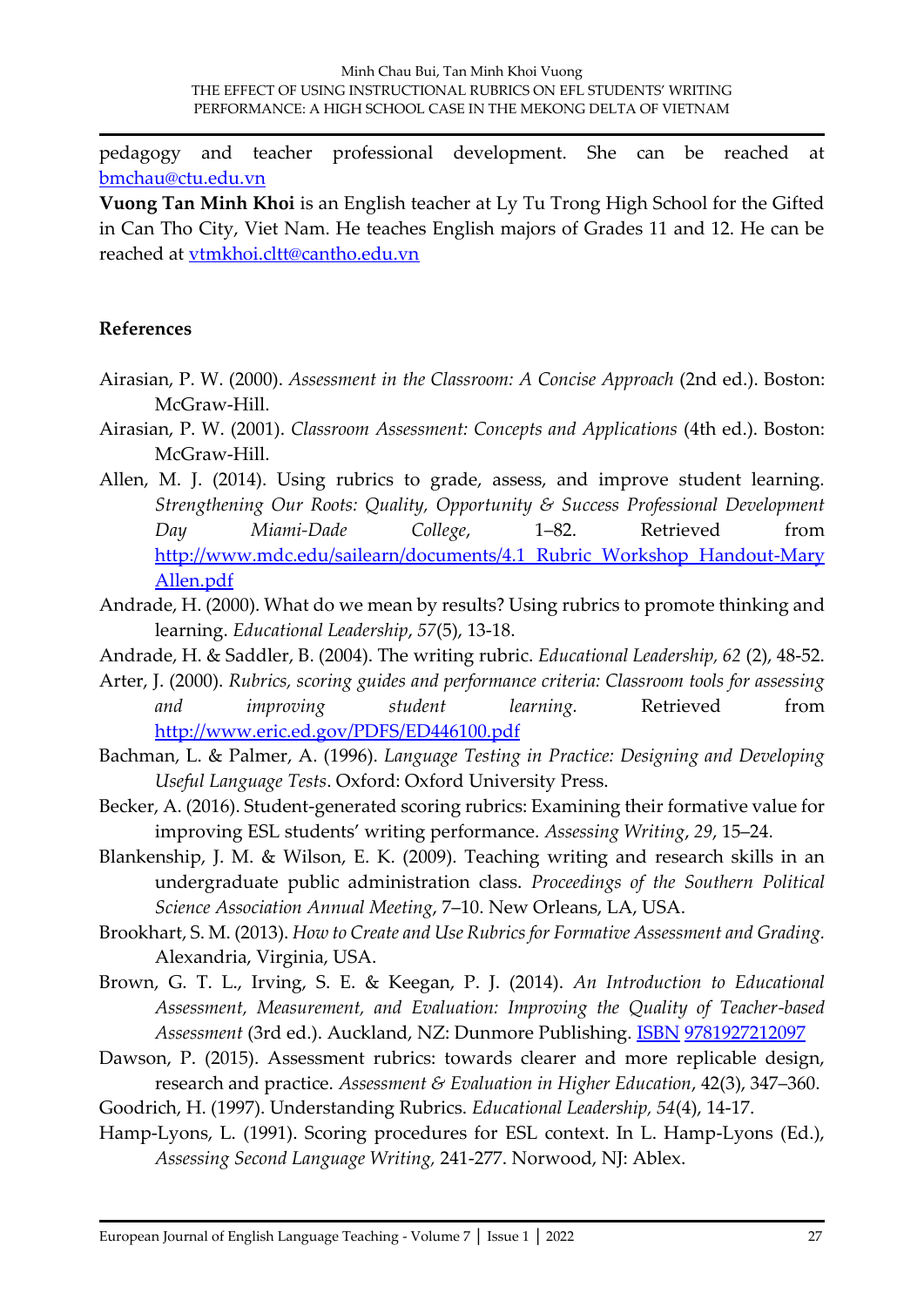- Jacobs, H. L., Zingraf, S. A., Wormuth, D. R., Hartfiel, V. F. & Hughey, J. B. (1981). *Testing ESL composition: A Practical Approach*. Rowley, MA: Newbury House.
- Johnson, K. & Johnson, H. (Eds.). (1999). *Encyclopedic Dictionary of Applied Linguistics*. Oxford, UK; Cambridge, Mass.: Blackwell Publishers.
- Jonsson, A. & Svingby, G. (2007). The use of scoring rubrics: Reliability, validity, and educational consequences. *Educational Research Review, 2*, 130-144.
- Lovorn, M. G. & Rezaei, A. R. (2011). Assessing the assignment: Rubrics training for preservice and new in-service teachers. *Practical Assessment Research & Evaluation, 16*(16), 1-18.
- Maghsoudi, M. & Haririan, J. (2013). The impact of brainstorming strategies Iranian EFL learners' writing skill regarding their social class status. *International Journal of Language and Linguistics, 1*(4-1), 60-67.
- Mahmoudi, F. & Buğra, C. (2020). The effects of using rubrics and face to face feedback in teaching writing skill in higher education. *International Online Journal of Education and Teaching (IOJET), 7*(1), 150-158.
- Mansilla, V. B., Duraisingh, E. D., Wolfe, C. R. & Haynes, C. (2009). Targeted assessment rubric: An empirically grounded rubric for interdisciplinary writing. *The Journal of Higher Education, 80,* 334- 353. doi:10.1353/jhe.0.0044
- Mertler, C. A. (2001). Designing scoring rubrics for your classroom. *Practical Assessment, Research & Evaluation, 7*(25).
- Moskal, B. M. (2000). Scoring rubrics: What, when and how? *Practical Assessment, Research & Evaluation, 7*(3).
- Nunan, D. (1989). *Designing Tasks for the Communicative Classroom*. Cambridge: Cambridge University Press.
- Peterson, M. H. & Gustafson, A. (2013). Using curriculum-embedded assessments of student learning: Establishing a model for internal benchmarking. *Assessment Update, 25*(2), 9–11.
- Popham, J. (1997). What's wrong and what's right with rubrics. *Educational Leadership, 55*(2), 72-75.
- Reddy, M. & Andrade, H. (2010). A review of rubric use in higher education. *Assessment & Evaluation in Higher Education, 35*(4), 435-448.
- Silva, R. D. (2014). Rubrics for assessment: Their effects on ESL students' authentic task performance. *4 th CELC Symposium Proceedings*, National University of Singapore.
- Stiggins, R. J. (2001). *Student-involved Classroom Assessment*. 3rd ed. Upper Saddle River, NJ: Prentice-Hall.
- Soles, D. (2001). *Sharing Scoring Guides*. Retrieved from <http://www.eric.ed.gov/PDFS/ED450379.pdf>
- Steven, D. D. & Levi, A. J. (2013*). Introduction to Rubrics: An Assessment Tool to Save Grading Time, Convey Effective Feedback, and Promote Student Learning.* Virginia: Stylus Publishing.
- Teater, B. A. (2011). Maximizing student learning: A case example of applying teaching and learning theory in social work education. *Social Work Education,* 30, 571–585.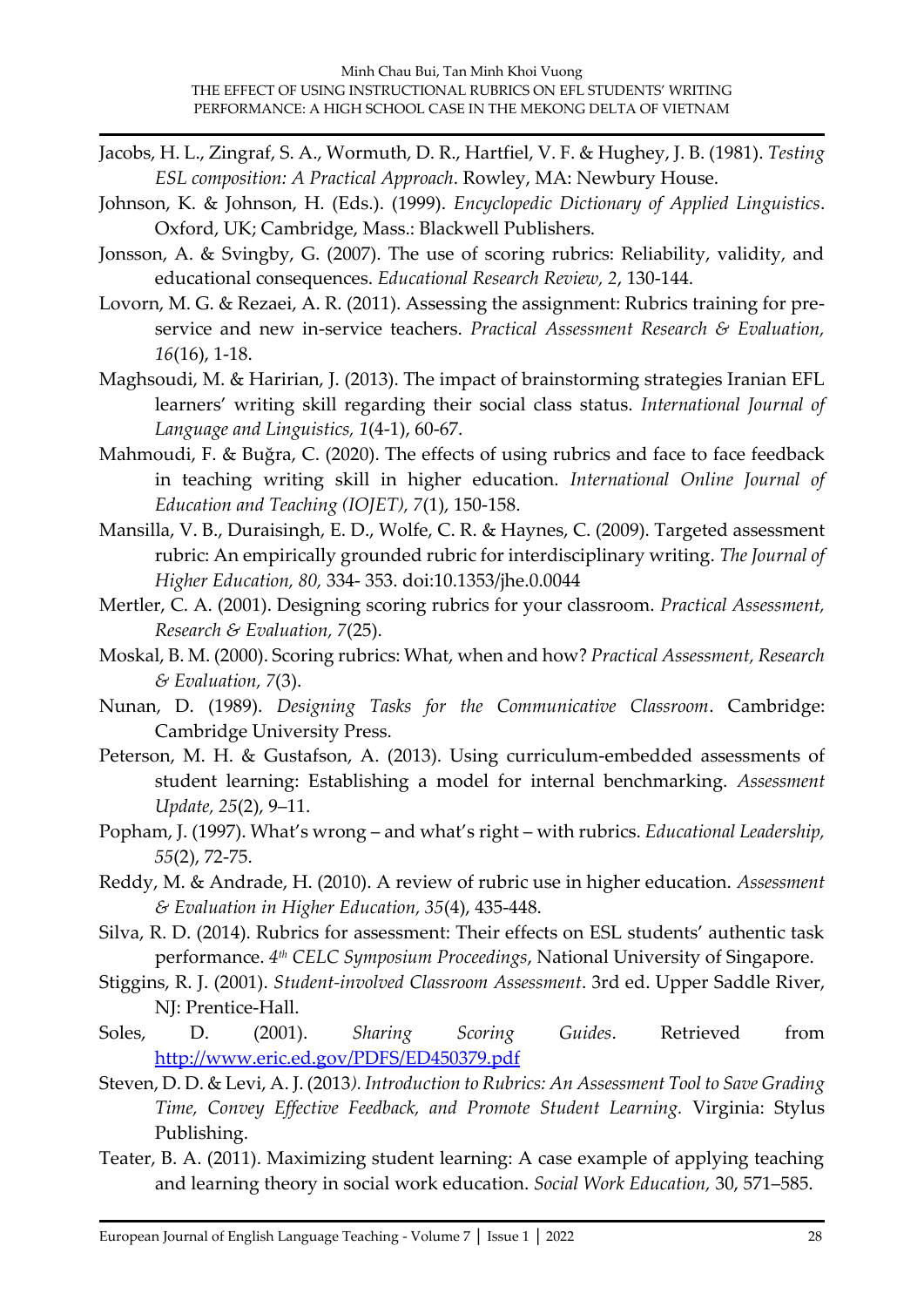- Trinh, H. L. (2020). The effectiveness of using scoring rubrics in academic writing to English-majored students. *Vietnam Journal of Education, 4*(4), 76-82.
- Turgut, F. & Kayaoğlu, M. N. (2015). Using rubrics as an instructional tool in EFL writing courses. *Journal of Language and Linguistic Studies, 11*(1), 47-58
- Turley, E., & Gallagher, C. (2008). On the uses of rubrics: Reframing the great rubric debate. *English Journal, 97*(4), 87-92.
- Wang, W. (2016): Using rubrics in student self-assessment: Student perceptions in the English as a foreign language writing context. *Assessment & Evaluation in Higher Education*, DOI: 10.1080/02602938.2016.1261993
- Weir, C. J. (1990). *Communicative Language Testing*. Englewood Cliffs, NJ: Prentice Hall Regents.
- Wolf, K. & Stevens, E. (2007). The role of rubrics in advancing and assessing student learning. *The Journal of Effective Teaching, 7*(1): 3-14.